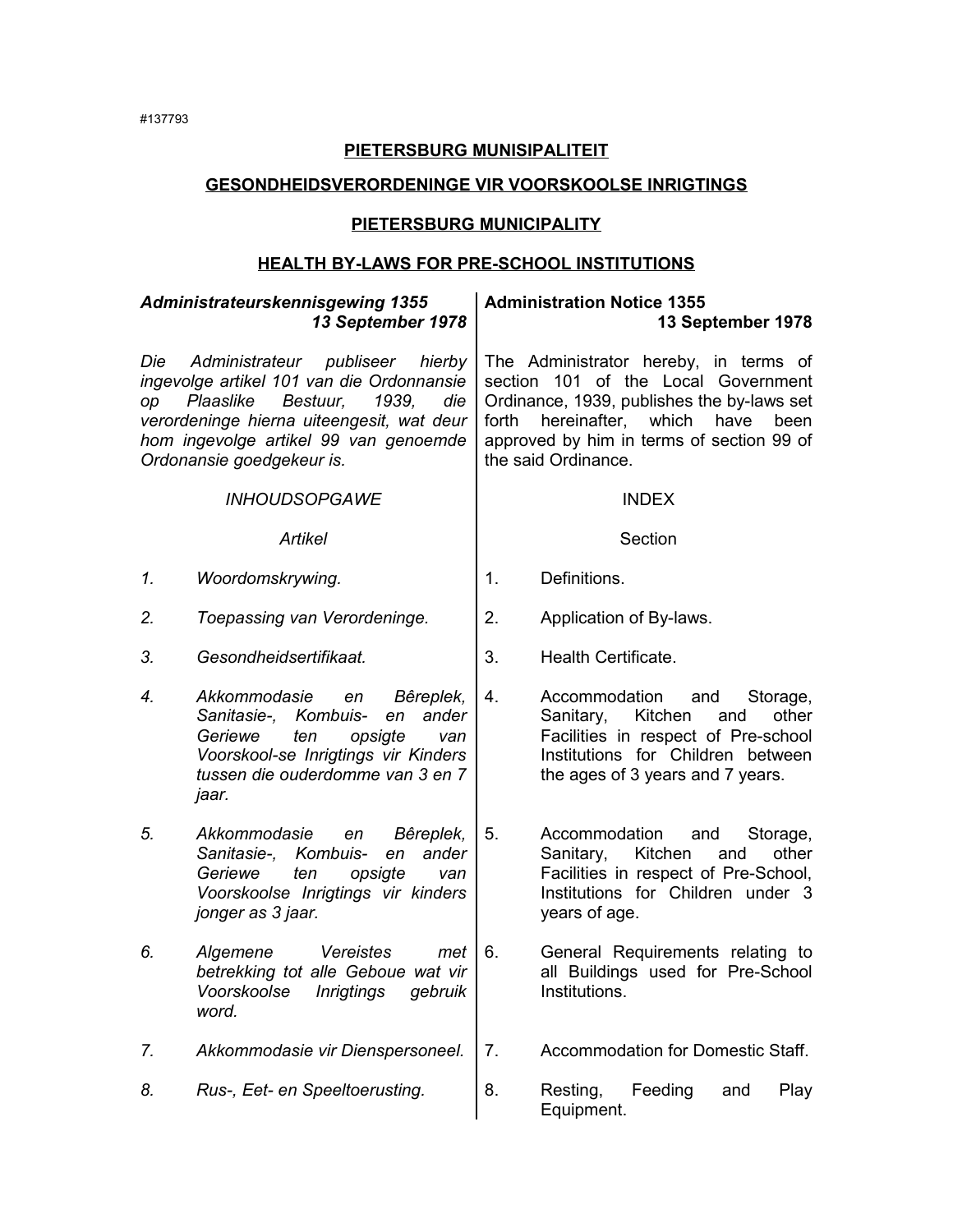| 9.  | Mediese Vesorging van Kinders.                                                                                                                                               | 9.             | Medical Care of Children.                                                                                                                                                                                                                                         |
|-----|------------------------------------------------------------------------------------------------------------------------------------------------------------------------------|----------------|-------------------------------------------------------------------------------------------------------------------------------------------------------------------------------------------------------------------------------------------------------------------|
| 10. | Veiligheidsmaatreëls.                                                                                                                                                        | 10.            | Safety Measures.                                                                                                                                                                                                                                                  |
| 11. | Algemene Pligte en Aanspreek-<br>likheid om aan die Verordeninge te<br>Voldoen.                                                                                              | 11.            | General Duties and Liability for<br>Compliance with By-laws.                                                                                                                                                                                                      |
| 12. | Aansoek om Toelating.                                                                                                                                                        | 12.            | Application for Admission.                                                                                                                                                                                                                                        |
| 13. | Registers.                                                                                                                                                                   | 13.            | Registers.                                                                                                                                                                                                                                                        |
| 14. | Mediese Verslag.                                                                                                                                                             | 14.            | Medical Report.                                                                                                                                                                                                                                                   |
| 15. | Dagboek.                                                                                                                                                                     | 15.            | Journal.                                                                                                                                                                                                                                                          |
| 16. | Beëindiging of Opskorting<br>van<br>Werksaamhede.                                                                                                                            | 16.            | Termination<br>Suspension<br>or<br>оf<br>Operations.                                                                                                                                                                                                              |
| 17. | Beëindiging of Opskorting<br>van<br>Werksaamhede.                                                                                                                            | 17.            | Right of Entry and Inspection of<br>Premises and Records.                                                                                                                                                                                                         |
| 18. | Misdrywe.                                                                                                                                                                    | 18.            | Offences.                                                                                                                                                                                                                                                         |
| 19. | Gesondheid-<br><b>Intrekking</b><br>van<br>sertifikaat.                                                                                                                      | 19.            | Withdrawal of Health Certificate.                                                                                                                                                                                                                                 |
|     | Woordomskrywing                                                                                                                                                              |                | <b>Definitions</b>                                                                                                                                                                                                                                                |
| 1.  | Vir die toepassing van hierdie<br>verordenigne,<br>tensy<br>uit<br>die<br>sinsverband anders blyk, beteken -                                                                 | $\mathbf{1}$ . | For the purpose of these by-laws,<br>the<br>context<br>otherwise<br>unless<br>indicates -                                                                                                                                                                         |
|     | "dienspersoneel" personeel wat vir<br>skoonmaak-,<br>kook-<br>ander<br>en<br>huishoudelike<br>doeleindes<br>by 'n<br>voorskoolse<br>inrigting<br>diens<br>in<br>geneem word; |                | "adequate" and "suitable"<br>means<br>adequate or suitable, as the case<br>may be, in the opinion of the<br>Medical Officer of Health;<br>and<br>"adequately" and "suitably"<br>shall<br>have corresponding meanings;                                             |
|     | "gesondheidsertifikaat" 'n sertifikaat<br>wat ingevolge artikel 3 uitgereik<br>word;                                                                                         |                | "approved" means approved by the<br>medical Officer of Health, regard<br>being had to the reasonable public<br>requirements<br>health<br>of<br>the<br>particular case, or to the physical<br>and mental health and safety of the<br>children, as the case may be; |
|     | "goedgekeur" goedgekeur deur die<br>Stadsgeneesheer, met inagneming                                                                                                          |                | "care staff" means White staff in<br>proportion to the number of White                                                                                                                                                                                            |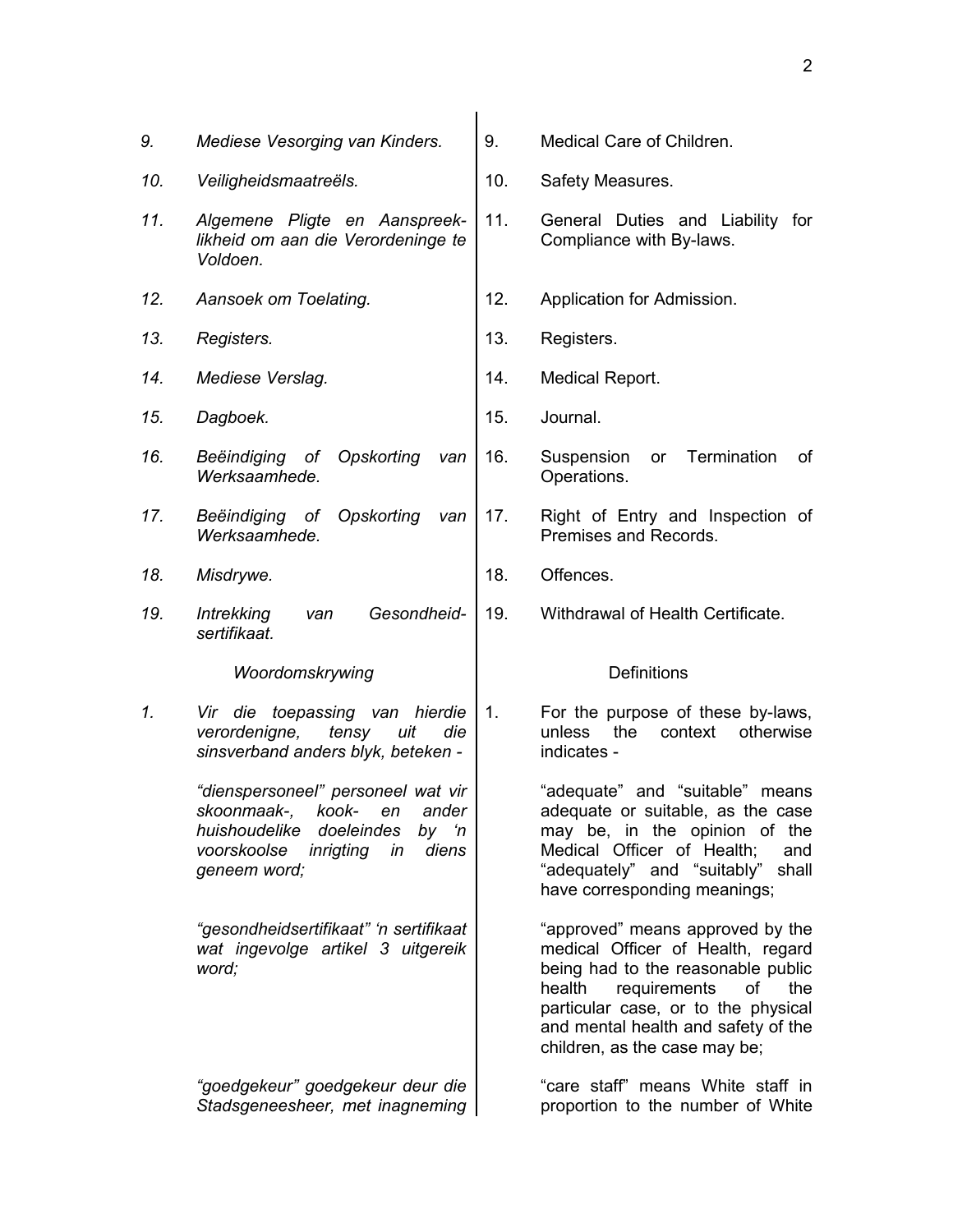*van die redelike volksgesondheidsvereistes van die besondere geval, of die fisiese en geestelike gesondheid en veiligheid van die kinders, na gelang van die geval;*

*"houer van die gesondheidsertifikaat" 'n natuurlike persoon of 'n regspersoon of 'n vennootskap of 'n vereniging aan wie 'n gesondheidsertifikaat ingevolge artikel 3 uitgereik is;*

*"kind" 'n kind wat ingevolge hierdie verordeninge in 'n voorskoolse inrigting opgeneem is; en "kinders" het 'n ooreenstemmende betekenis;*

*"opvoedkundige personeel" persoon soos deur die Direkteur van Onderwys voorgeskryf ten opsigte van kleuterskole en versorgingsoord-cum-kleuterskole;*

*"Raad" die Stadsraad van Pietersburg, dié Raad se*

children of the different age groups as prescribed by the Department of Social Welfare and Pensions Coloured staff in proportion to the number of Coloured children of the different age groups as prescribed by the Department of coloured, Rehoboth and Nama Relations, Indian staff in proportion to the number of Indian children of the different age groups as prescribed by the Department of Indian Affairs in respect of places of care and places of care-cum-nursery schools, registered at the relative departments: Provided that at least one of the staff members where babies are cared for, shall be a qualified nurse;

"child" means a child admitted to a pre-school institution in terms of these by-laws; and "children" shall have a corresponding meaning;

"council" means the Town Council of Pietersburg, that Council's Management Committee acting under the powers delegated to it in terms of the provisions of section 58 of the Local Government (Administration and Elections) Ordinance, 1960, and any officer to whom that Committee has been empowered by the Council in terms of the provisions of subsection (2) of the said section to delegate and has in fact delegated the powers, functions and duties vesting in the Council in relation to these by-laws;

"domestic staff" means staff employed in a pre-school institution for cleaning, cooking and other domestic purposes;

"educational staff" means staff as prescribed by the Director of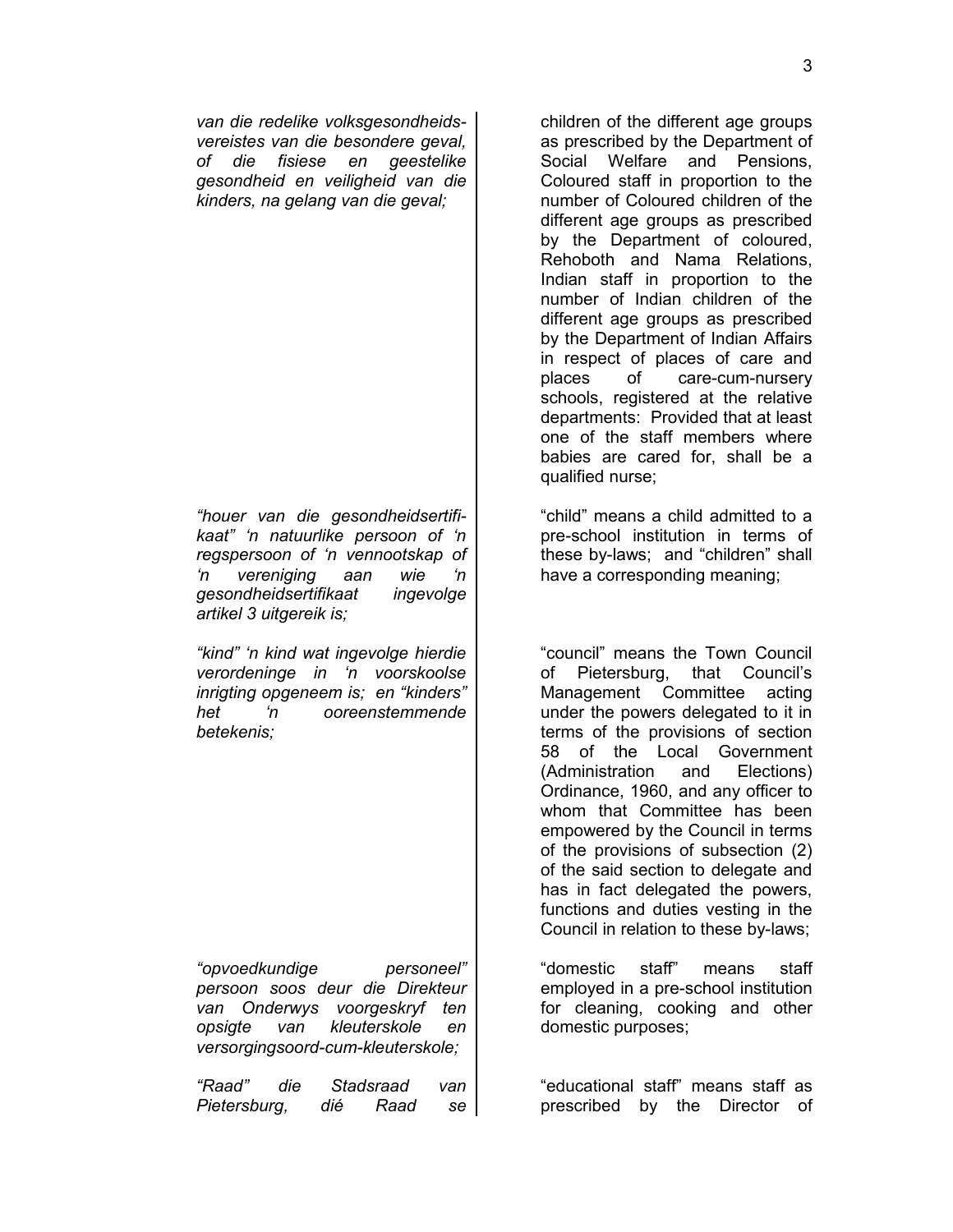*Bestuurskomitee wat handel kragtens die bevoegdhede wat ingevolge die bepalings van artikel 58 van die Ordonnansie op Plaaslike Bestuur (Administrasie en Verkiesings) van 1960, aan hom gedelegeer is en enige beampte aan wie dié Komitee ingevolge die bepalings van subartikel (2) van genoemde artikel op gesag van die Raad die bevoegdhede, funksies en pligte wat ten opsigte van hierdie verordeninge by die Raad*

*"registrasieliggaam" die persoon of persone wat bevoegd is om 'n registrasiesertifikaat uit te reik;*

*berus, kan delegeer en dit*

*inderdaad gedelegeer het;*

*"registrasiesertifikaat" 'n sertifikaat wat uigereik word deur -*

*(a) die Minister van Volkswelsyn en Pensioene, die Minister van Indiërsake, die Minister van Binnelandse Sake of die Minister van Kleurling-, Rehoboth- en Namabetrekkinge ingevolge die regulasies vir versoringsoorde uitgevaardig ingevolge die Kinderwet, 1960 (Wet 33 van 1960); of*

*(b)(i) die Direkteur van Onderwys ingevolge die regulasies vir kleuterskole uitgevaardig ingevolge die Onderwysordonnansie, 29 van*

Education in respect of nursery schools and places of care-cumnursery schools;

"health certificate" means staff as prescribed by the Director of Education in respect of nursery schools and places of care-cumnursery schools;

"Medical Officer of Health" means the Medical Officer of Health of the Council, or any person duly authorised by the Council to act on his behalf.

"pre-school institution" means any undertaking or institution involving the custody, care or tuition or any combination of these functions, during the whole or part of the day on all or any of the days of the week of more than six children under the age of 7 years; or the building or premises maintained or used for the purpose of conducting such undertaking or institution thereon, as the case may be, and which undertaking or institution or building or premises has been registered or which requires registration by the persons referred to in the definition of "registration certificate";

"registering body" means the person or persons authorised to issue a registration certificate;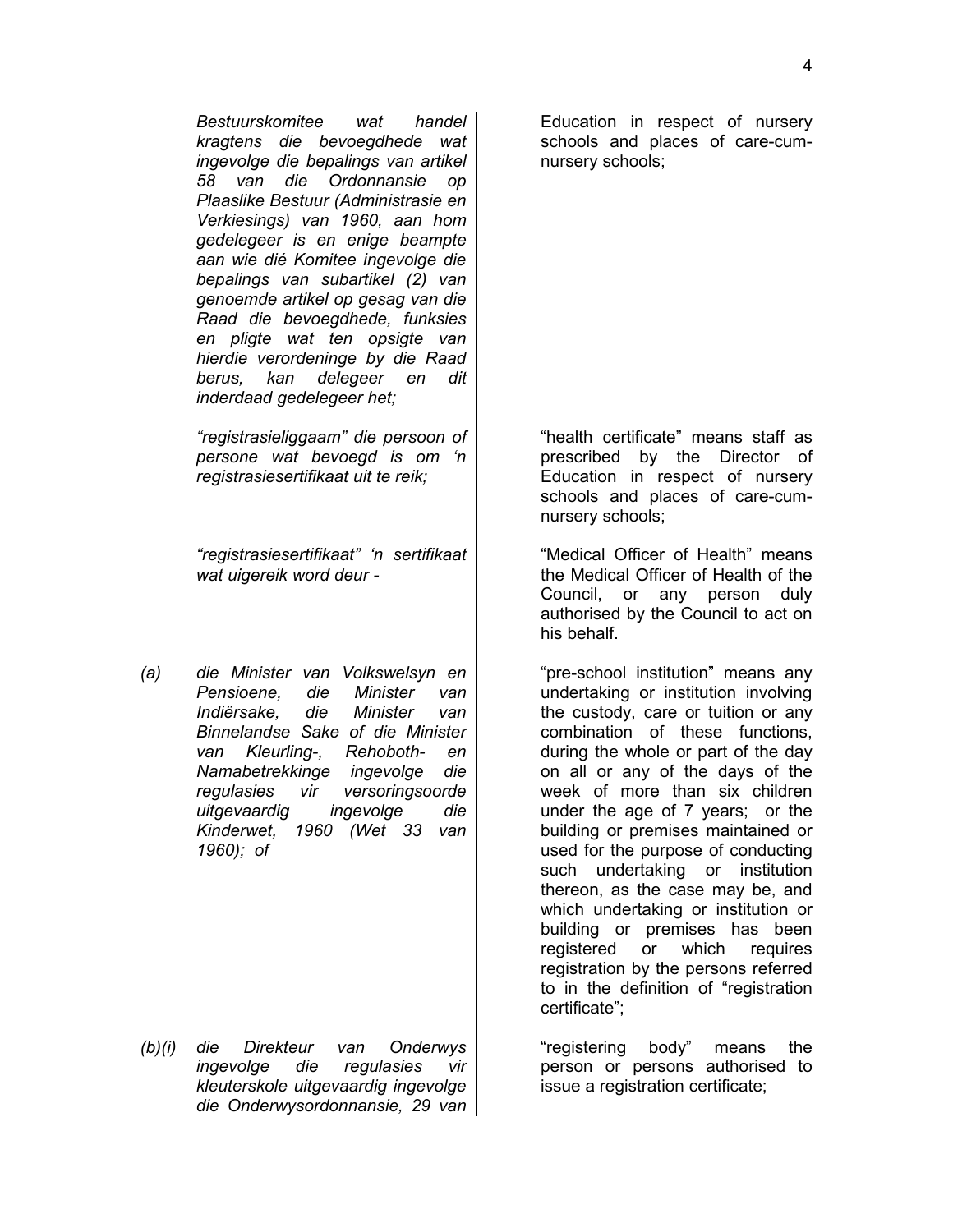- *(ii) die Hoof van die Onderwysafdeling van die Departement van Indiërsake ingevolge die regulasies vir privaatskole uitgevaardig ingevolge die Wet op Onderwys vir Indiërs, 1965 (Wet 61 van 1965*
- *(iii) die Sekretaris vir Kleurlingsake ingevolge die regulasies vir privaatskole uitgevaardig ingevolge die Wet op Onderwys vir Kleurlinge, 1963 (Wet 47 van 1963); of*
- *(c) die Minister van Volkswelsyn en Pensioene, ingevolge die regulasies vir versorgingsoorde uitgevaardig ingevolge die Kinderwet, 1960 (Wet 33 van 1960), en die direkteur van Onderwys ingevolge die regulasies vir kleuterskole uitgevaardig ingevolge die Onderwysordonnansie, 29 van 1953, na gelang van die geval, en "geregistreer" het 'n ooreenstemmende betekenis;*
	- *"Stadsgeneesheer" die Stadsgeneesheer van die Raad of iemand wat die Raad behoorlik magtig om namens hom op te tree;*

*"toereikend", "behoorlik" en "geskik" onderskeidelik toerikend of behoorlik of geskik, na gelang van die geval, na die mening van die stadsgeneesheer; en "toereikende" en "geskikte" het 'n ooreen-stemende betekenis;*

*"versorgingspersoneel" Blankepersoneel in verhouding tot die aantal Blankekinders van die verskillende*

"registering certificate" means a certificate issued by -

- (a) the Minister of Social Welfare and Pensions, the Minister of Indian Affairs, the Minister of the Interior or the Minister of coloured, Rehoboth and Nama Relations, in terms of the regulations for places of care promulgated in terms of the Children's Act, 1960 (act 33 of 1960); or
- (b)(i) the Director of Education in terms of the regulations for nursery schools promulgated in terms of the Education Ordinance, 29 of 1953; or

- (ii) the Head of the Division of Education of the Department of Indian Affairs in terms of the regulations for private schools promulgated in terms of the Indians Education Act, 1965 (act 61 of 1965); or
- (iii) the Secretary for Coloured Affairs in terms of the regulations for private schools promulgated in terms of the Coloured Persons Education Act, 1963 (Act 47 of 1963); or
- (c) the Minister of Social Welfare and Pensions, in terms of the regulations for places of care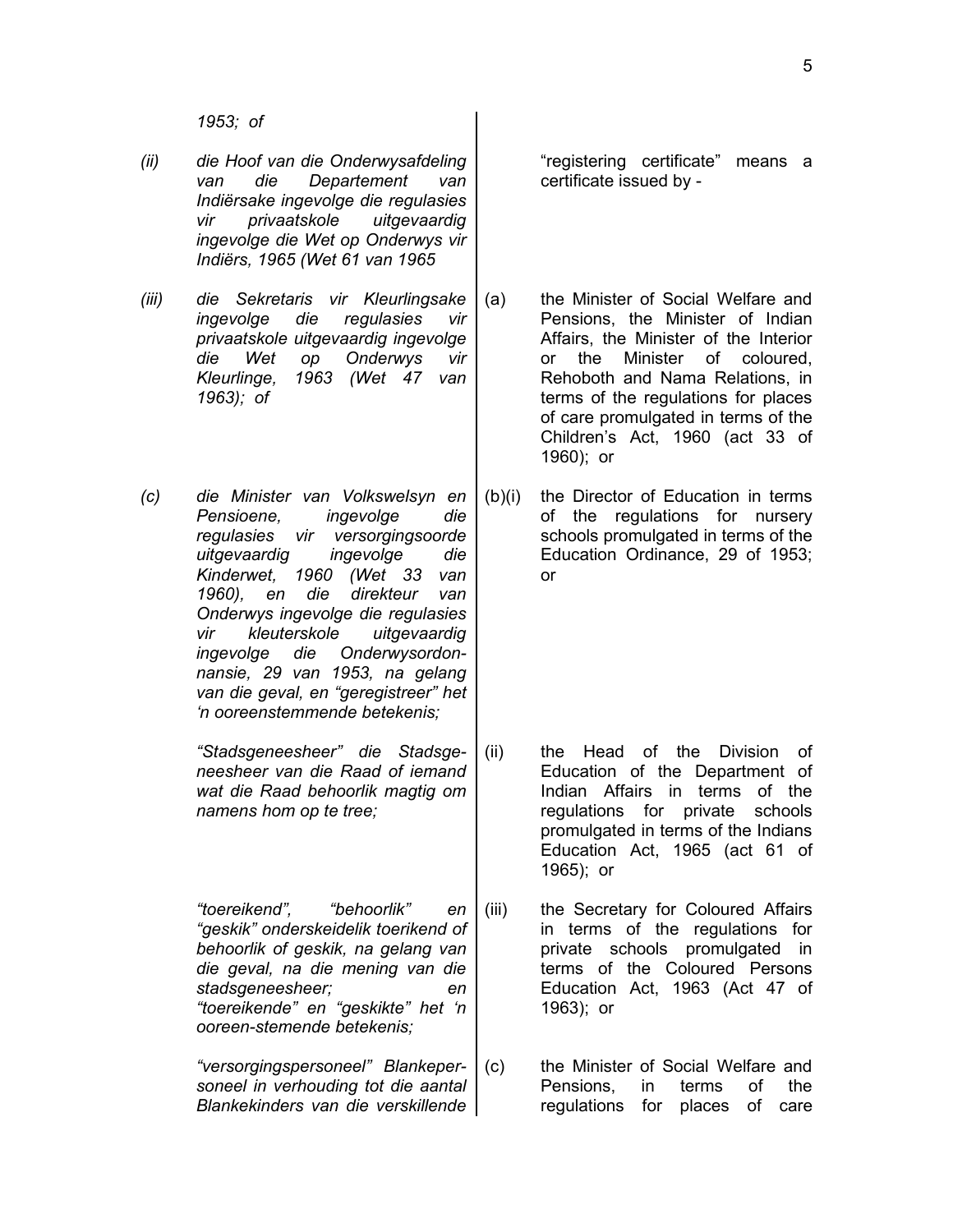*ouderdomsgroepe soos deur die Departement van Volkswelsyn en Pensioene voorgeskryf, Kleurlingpersoneel in verhouding tot die aantal Kleurlingkinders van die verskillende ouderdomsgroepe soos deur die Departement van Kleurling-, Rehoboth- en Namabetrekkinge voorgeskryf, Indiërpersoneel in verhouding tot die aantal Indiërkinders van die verskillende ouderdomsgroepe soos deur die Departement van Indiëersake voorgeskryf ten opsigte van versorgingsoorde en versorgingsoord-cum-kleuterskole wie by die betrokke Departemente geregistreer is: Met dien verstande dat minstens een van die personeellede, waar babas versorg word, 'n gekwalifiseerde verpleegster moet wees;*

*"voorskoolse inrigting" enige onderneming of inrigting wat gemoeid is met die bewaring, versorging of onderrig of enige kombinasie van dié funksies, van meer as ses kinders jonger as 7 jaar, die hele dag lank of vir 'n gedeelte van die dag op alle of sommige dae van die week; of die gebou of perseel wat in stand gehou of gebruik word met die doel om sodanige onderneming of inrigting, na gelang van die geval, aan te hou, en welke onderneming of inrigting of gebou of perseel geregistreer is of wat deur die persoon waarna daar in die woordomskrywing van "registrasiesertifikaat" verwys word, geregistreer moet word.*

*Toepassing van Verordeninge* and application of By-laws

*2. Hierdie verordeninge is van toepassing op alle voorskoolse inrigtings vir Blanke-, Kleurling- of Indiërkinders kragtens die Bevolkingsregistrasiewet, 1950*

promulgated in terms of the Children's Act, 1960 (Act 33 of 1960), and the Director of Education in terms of the regulations for nursery schools promulgated in terms of the Education Ordinance, 29 of 1953, as the case may be, and "registered" and "registration" shall have corresponding meanings.

(c) the Minister of Social Welfare and Pensions, in terms of the regulations for places of care promulgated in terms of the Children's Act, 1960 (Act 33 of 1960), and the Director of Education in terms of the regulations for nursery schools promulgated in terms of the Education Ordinance, 29 of 1953, as the case may be, and "registered" and "registration" shall have corresponding meanings.

(2) These by-laws shall apply to all pre-school institutions for children who are White, Coloured or Indian persons in terms of the Population Registration Act, 1950 (Act 30 of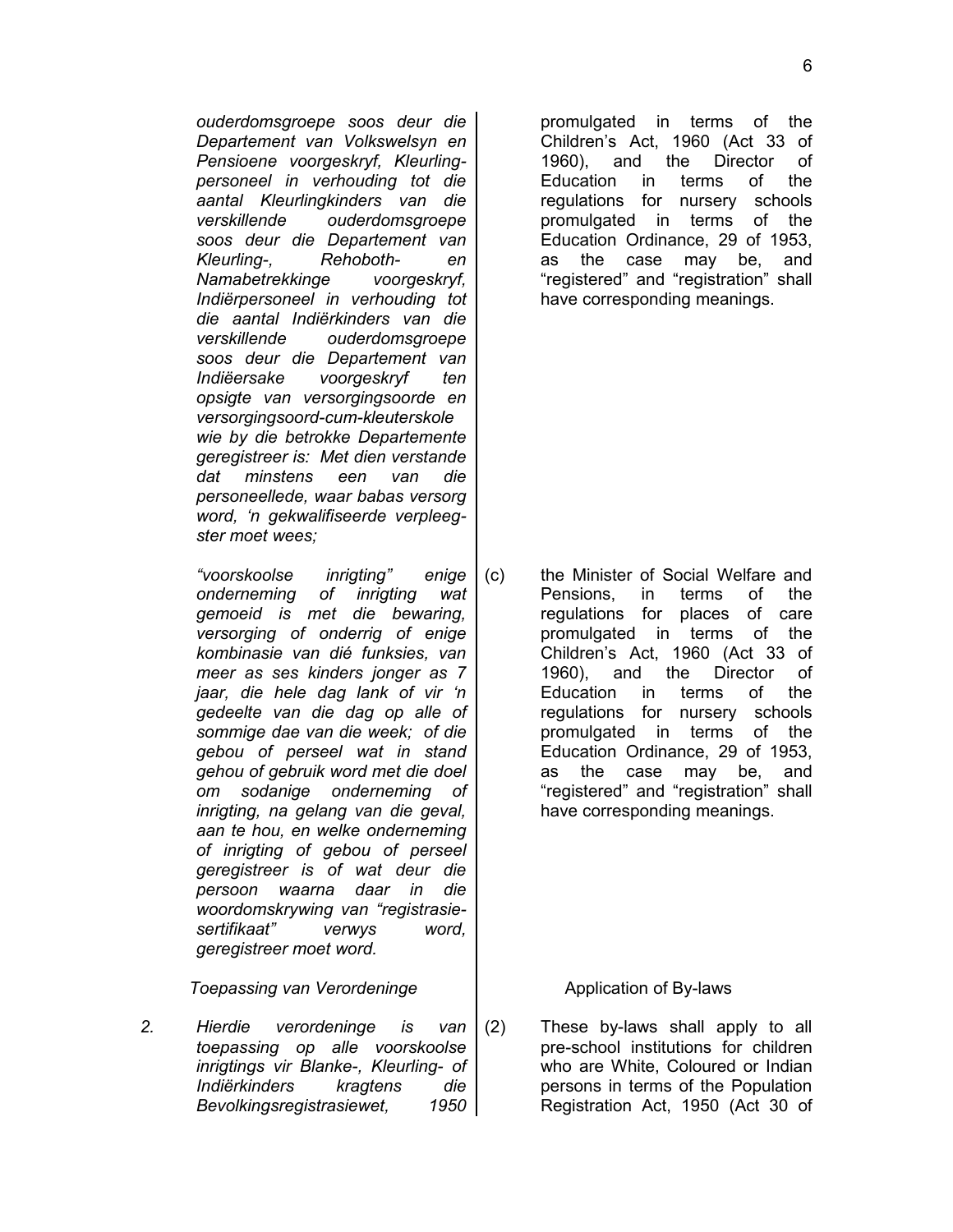*(Wet 30 van 1950): Met dien verstande dat indien -* 

- *(a) 'n voorskoolse inrigting wat reeds voor die afkondiging van hierdie verordeninge, op 'n perseel wat nie aan die vereistes van hierdie verordeninge voldoen nie, aangehou word; en*
- *(b) daar na die mening van die Stadsgeneesheer nie redelikerwys daaraan voldoen kan word nie,*

*die Stadsgeneesheer aan die natuurlike persoon of regspersoon of vennootskap of vereniging in beheer van sodanige perseel skriftelik kennis kan gee om binne sodanige billike tydperk as wat in die kennisgewing aangegee word, te voldoen aan sodanige ander billike vereistes as wat hy in die omstandighede nodig mag ag, kan epaal, en sodanige natuurlike of regspersoon of vennootskap of vereniging moet onverwyld aan die bepalings van sodanige kennisgewing voldoen.*

## **Gesondheidsertifikaat Health Certificate**

*3.(1)(a)Geen natuurlike persoon of regspersoon of vennootskap of vereniging mag 'n voorskoolse inrigting aanhou nie, tensy sodanige persoon of vennootskap of vereniging in besit is van 'n gesondheidsertifikaat waarby verklaar word dat die perseel, algemene gesondheidsgeriewe en diensstelsels waarop sodanige gesondheidsertifikaat betrekking het, aan dié verordeninge voldoen, en sodanige sertifikaat moet ook die getal, asook beide die minimum en maksimum ouderdom van kinders wat op sodanige perseel toegelaat word, asook die ure waartydens sodanige voorskoolse inrigting mag funsioneer, aangee.*

1950): Provided that if -

- (a) prior to the promulgation of these by-laws, a pre-school institution has been conducted on premises which do not comply with the requirements of these by-laws; and
- (b) in the opinion of the Medical Officer of Health, compliance would not be reasonably practicable,

the Medical Officer of Health may give notice in writing to the natural or artificial person or partnership or association of persons in control of such premises to comply with such other reasonable requirements, specified by him, as he may consider necessary in the circumstances, within such reasonable period as stated in the notice, and such natural or artificial person or partnership or association of persons shall forthwith comply with such notice.

3.(1)(a)No natural or artificial person or partnership or association of persons is in possession of a health certificate to the effect that the premises, general health facilities and services to which such health certificate relates, comply with these by-laws, and such certificate shall state the number and both the minimum and maximum ages of the children permitted to be kept on such premises, and the hours during which such pre-school institution may operate.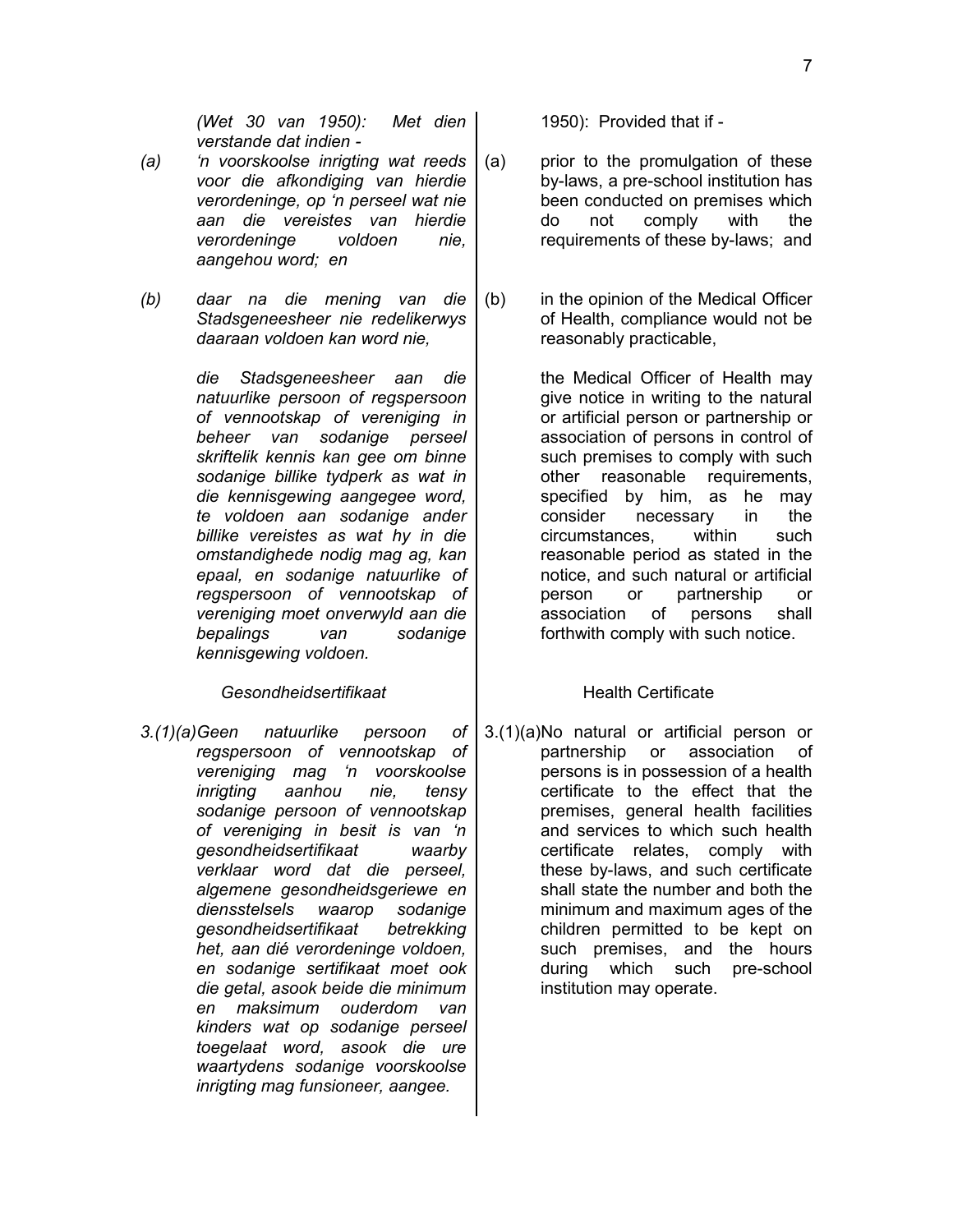- *(b) Die Stadsgeneesheer moet die gesondheidsertifikaat wat by paragraaf (a) beoog word, uitreik as hy oortuig is dat daar aan die verordeninge voldoen is soos by genoemde paragraaf vereis word.*
- *(2)(a) Indien die houer van 'n gesondheidsertifikaat -*
- *(i) 'n natuurlike persoon is en te sterwe kom;*
- *(ii) 'n natuurlike persoon is wat in 'n verteenwoordigende hoedanigheid opgetree het en bedank;*
- *(iii) 'n regspersoon, 'n vennootskap of 'n vereniging is en ontbind word;*
- *(iv) 'n natuurlike persoon of 'n regspersoon of 'n vennootskap of 'n vereniging is en sodanige voorskoolse inrigting verkoop of andersins van die hand sit; of*
- *(v) 'n natuurlike persoon of 'n regspersoon of 'n vennootskap of 'n vereniging is en deur die hof insolvent verklaar word of in likwidasie of onder geregtelike bestuur geplaas word, na gelang van die geval.*

*dan verval die gesondheidsertifikaat en dit kan aan geen ander persoon, erfgenaam of opvolger in title oorgedra word nie.*

*(b) Indien 'n houer van 'n gesondheidsertifikaat voornemens is om 'n voorskoolse inrigting wat op 'n sekere perseel aangehou word, na 'n ander perseel oor te dra, moet hy 'n gesondheidsertifikaat ten opsigte van die nuwe perseel verkry alvorens sodanige voorskoolse inrigting op sodanige nuwe perseel*

- The Medical Officer of Health shall issue the health certificate contemplated in paragraph (a) if he is satisfied that the by-laws are being complied with as required by the said paragraph.
	- (2)(a) If the health certificate holder -

(i) being a natural person, dies;

- (ii) being a natural person who has been acting in a representative capacity, resigns;
- (iii) being an artificial person, a partnership or an association of persons, is dissolved;
- (iv) being a natural or artificial person or a partnership or an association of persons, sells or otherwise disposes of such pre-school institution; or
- (v) being a natural or artificial person or a partnership or an association of persons, is declared by a court to be insolvent or is placed under liquidation or judicial management, as the case may be,

the health certificate shall lapse and shall not be transferable to any other person or persons, heir or successor in title to the health certificate holder.

(b) If a health certificate holder proposes in transfer a pre-school institution conducted on certain premises to other premises, he shall obtain a health certificate in respect of the new premises before such pre-school institution may be conducted on such new premises.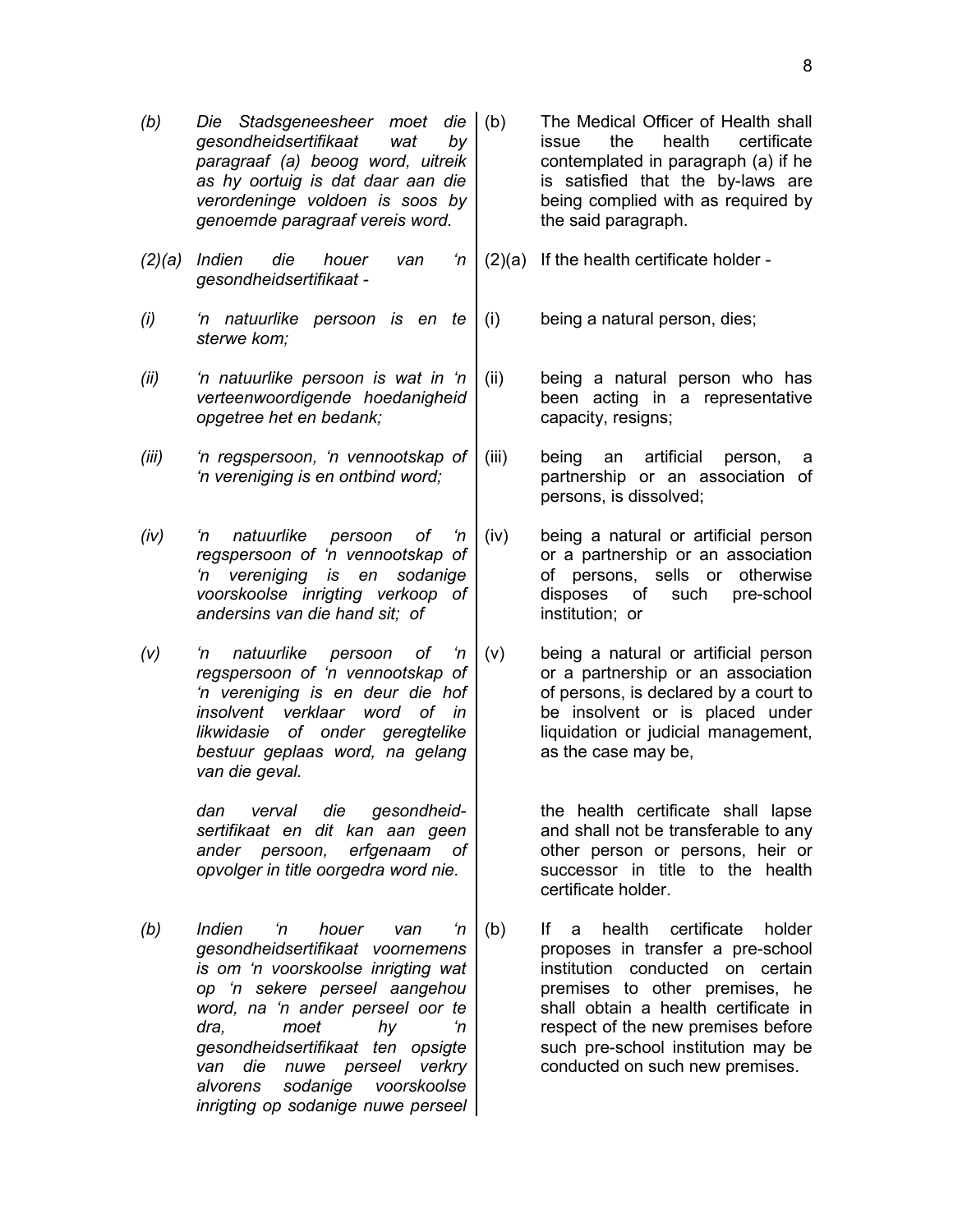*Akkommodasie en Bêreplek, Sanitasie-, Kombuis- en ander Geriewe ten opsigte van Voorskoolse Inrigtings vir Kinders tussen die ouderdomme van 3 en 7 jaar*

- *4. Die volgende akkommodasie en geriewe moet voorsien word ten opsigte van 'n voorskoolse inrigting vir kinders tussen die ouderdomme van 3 jaar en 7 jaar;*
- *(1) Algemeen:* (1) General:
- *(a)(i) 'n Afsonderingskamer met 'n vloeroppervlakte van minstens 2 m x 3 m en sodanige kamer moet voorsien word van 'n handewasbak met 'n standhoudende toevoer lopende warm en koue water en moet verder toegerus wees met 'n eerstehulpkas en 'n bedjie of 'n voubedjie.*
- *(ii) Sodanige kamer mag vir geen ander doel gebruik word nie.*
- *(b) Bêreplek vir voedsel wat aan die Raad se Voedselhanteringsverordeninge voldoen.*
- *(c) Bêreplek vir voubedtjies, slaapmatjies, beddegoed en linne.*
- *(d) Afsonderlike bêreplek vir die persoonlike besittings van elke kind.*
- *(e) Toereikende bêreplek vir die persoonlike besittings van die personeel.*
- *(f) Bêreplek vir binnenshuise en buitenshuise speeltoerusting.*
- *(g) Sanitasie- en reinigingsgeriewe vir die kinders met -*
- *(i) geredelike toegang tussen sodanige geriewe en die kamer en*

Accommodation and Storage, Sanitary, Kitchen and other Facilities in respect of Pre-School Institutions for Children between the ages of 3 years and 7 years

- 4. In respect of a pre-school institution for children between the ages of 3 years and 7 years, the following accommodation and facilities shall be provided:
- 
- (a)(i) An isolation room with a minimum floor are of 2 m of 3 m, and such room shall be provided with a wash hand-basin with a constant supply of hot and cold running water, and shall be equipped with a first-aid cupboard and a bed or stretcher.
- (ii) Such room shall not be used for any other purpose.
- (b) Storage facilities for food complying with the Council's Food-handling by-laws.
- (c) Storage facilities for stretchers, sleeping mats, bedding and linen.
- (d) Separate storage facilities for the personal belongings of each child.
- (e) Adequate storage facilities for the personal belongings of the staff.
- (f) Storage facilities for indoor and outdoor play equipment.
- (g) Sanitary and ablution facilities for children which shall have -
	- (i) ready access between such facilities and the room and outdoor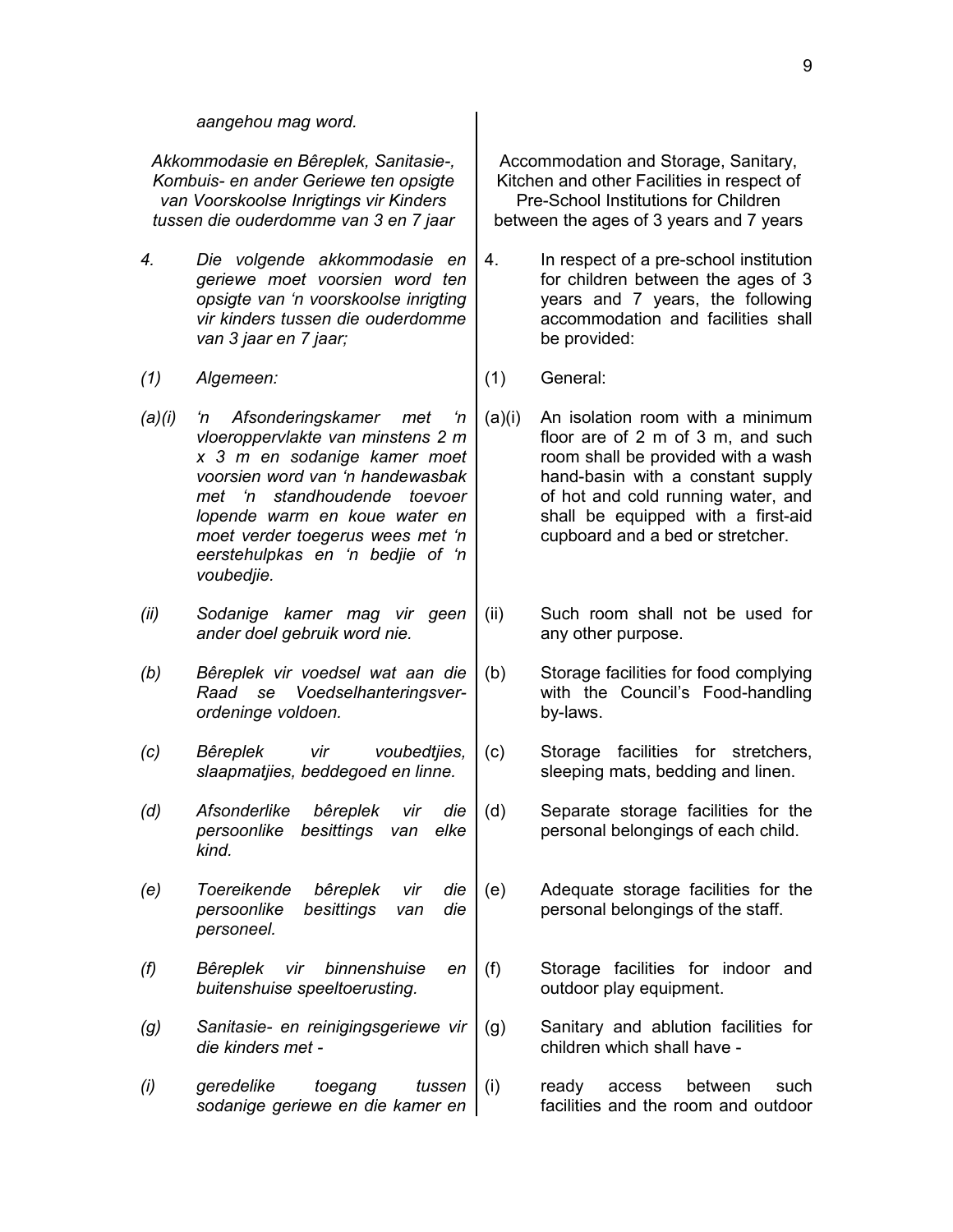*die buitenshuise speelruimte waarna daar onderskeidelik in subparagrawe (i) en (k) verwys word;*

- *(ii) een goedgekeurde spoelkloset van 'n kleiner tipe (kindertipe) vir elke 10 kinders of 'n gedeelte van 10;*
- *(iii) een handewasbak vir elke 10 kinders of 'n gedeelte van 10. Sodanige handewasbak moet 380 mm x 330 mm groot wees en moet so aangebring word dat die boonste oppervlak hoogstens 500 mm bokant die vloervlak is;*
- *(iv) 'n opwasbak van vlekvrye staal vir die skoonmaak van speeltoerusting: Met dien verstande dat daar met betrekking tot die geriewe waarna daar in subparagrawe (ii), (iii) en (iv) verwys word, slegs vaste geriewe toegelaat word;*
- *(v) 'n standhoudende toevoer lopende koue water of termostatiesbeheerde warm water vir die handewasbakke waarna daar in subparagraaf (iii) verwys word en vir die opwasbak waarna daar in subparagraaf (iv) verwys word;*
- *(vi) 'n toereikende getal afvalblikke met deksels wat self toegaan vir die wegdoening van papier, papierhanddoeke, sneesdoekies en ander afvalmateriaal;*
- *(vii) minstens een spieël wat op so 'n hoogte aangebring is dat die kinders dit gerieflik kan gebruik;*
- *(viii) minstens twee handdoeke vir die afsonderlike gebruik van elke kind;*
- *(ix) afsonderlike pennetjies of hakies vir elke kind se handdoek wat 225 mm van mekaar en binne die kind se bereik moet wees en wat op so*

play area referred to in subparagraphs (i) and (k) respectively;

- (ii) one approved water closet for every 10 children or part of 10, which shall be of a reduced size (juvenile type);
- (iii) one was hand-basin for every 10 children or part of 10. Such was hand-basin shall be 380 mm x 330 mm in size and shall be so fitted that the upper surface shall not be more than 500 mm above the floor level;
- (iv) a sink made of stainless steel for the cleaning of play equipment: Provided that in respect of the facilities referred to in subparagraphs (ii), (iii) and (iv), only fixed facilities shall be permitted;
- (v) a constant supply of running cold water or thermostatically-controlled hot water for the wash hand-basins referred to in subparagraph (iii) and the sink referred to in subparagraph (iv);
- (vi) an adequate number of bins with self-closing lids for the disposal of paper, paper towels, tissues and other waste articles;
- (vii) at least one mirror installed at such height as to be conveniently used by the children;
- (viii) a minimum of two towels for each child's individual use;
- (ix) individual pegs or hooks for each child's towel which shall be placed 225 mm apart and within the child's reach, and marked in such manner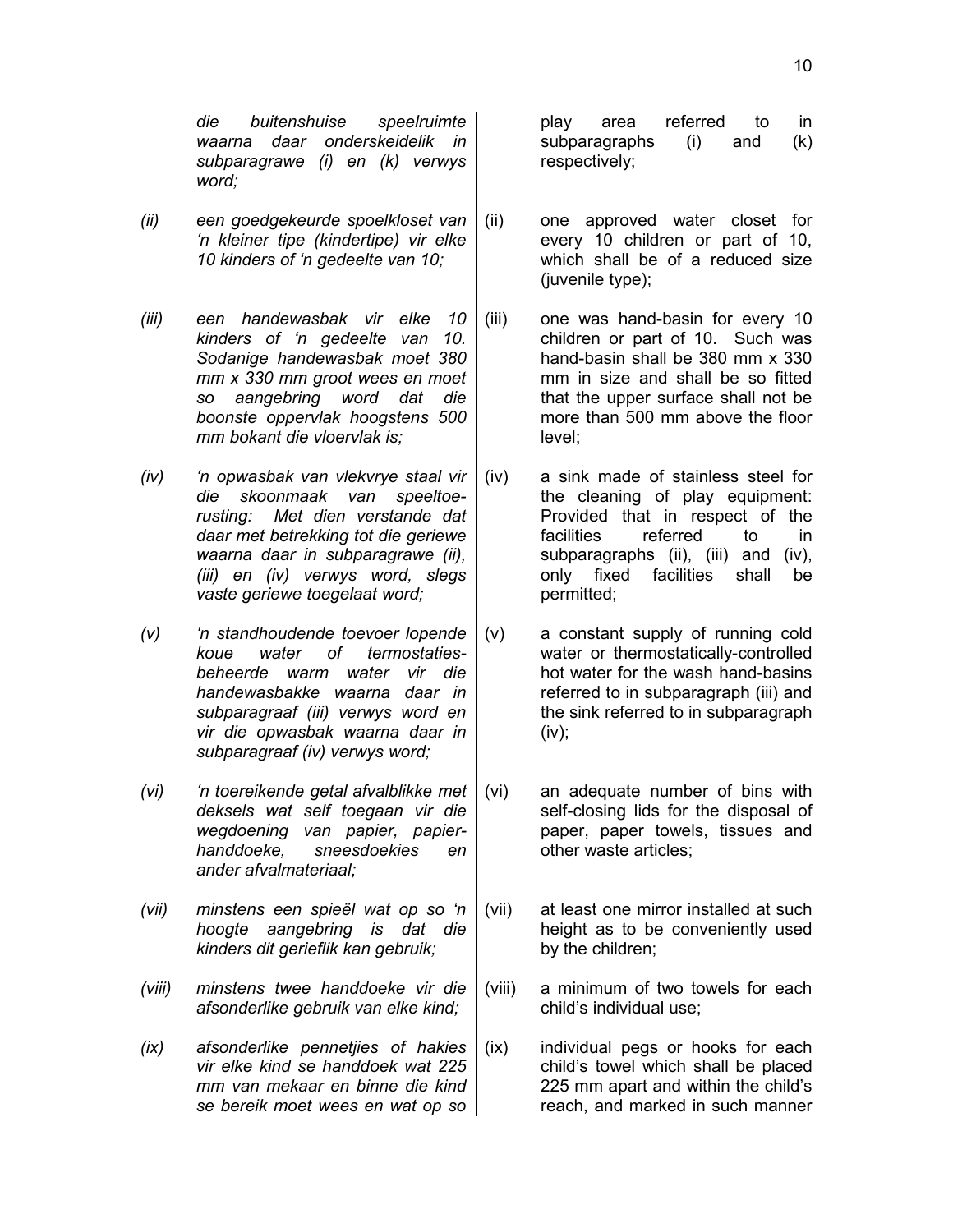- *(x) 'n redelike hoeveelheid toiletpapier, sneesdoekies en seep wat beskikbaar en toeganklik moet wees vir die kinders.*
- *(h) Sanitasie en reinigingsgeriewe vir die personeel wat -*
- *(i) heeltemal afsonderlik moet wees van dié geriewe wat vir die kinders voorsien is en nie regstreeks met enige plek verbind is wat deur of in verband met die kinders gebruik word nie en dit moet vir die kinders ontoegangklik wees;*
- *(ii) een spoelkloset en een handewasbak vir elke geslag vir elke 15 persone of 'n gedeelte van 15 moet hê;*
- *(iii) 'n standhoudende toevoer lopende warm en koue water, seep, naelborsels, toiletpapier en skoon handdoeke moet hê;*
- *(iv) handewasbakke moet hê wat styf teen die mure pas en die mure agter sodanige handewasbakke moet glasuurteëls tot op 'n hoogte van minstens 450 mm bokant die boonste oppervlak van sodanige handewasbakke hê of bedek wees met een of ander watervaste materiaal.*
- *(i) Afsonderlike goedgekeurde wasserygeriewe op die perseel tensy die was- en strykwerk op ander gelisensieerde persele gedoen word.*
- *(j)(i) 'n Kamer minstens 3 m breed vir speel-, eet- en slaapdoeleindes, waar daar minstens 3 m² vir elke kind beskikbaar is vir speelruimte: Met dien verstande dat indien daar meer as een groep van 20 kinders*

as to be easily recognised by each child;

- (x) a reasonable supply of lavatory paper, tissues and soap available and accessible to the children.
- (h) Sanitary and ablution facilities for the staff which -
- (i) shall be entirely separate from the facilities provided for the children, and shall have no direct communication with any area used by or in connection with the children, and shall be inaccessible to the children;
- (ii) shall have one water closet and one wash hand-basin for each sex for every 15 persons or part of 15;
- (iii) shall have a constant supply of hot and cold running water, soap, nailbrushes, lavatory paper and clean towels;
- (iv) shall have wash hand-basins which shall be close-fitting to the walls and the walls at the rear of such basins shall be glazed-tiled to a height of not less than 450 mm above the upper surface of such wash hand-basins or covered with some other water resistant material.
- (i) Separate approved laundry facilities on the premises, unless laundering is done on other licensed premises.
- (j)(i) A room having a minimum width of 3 m for playing, eating and sleeping purposes, where a minimum area of 3 m² is available for every child as playing space: Provided that if more than one group of 20 children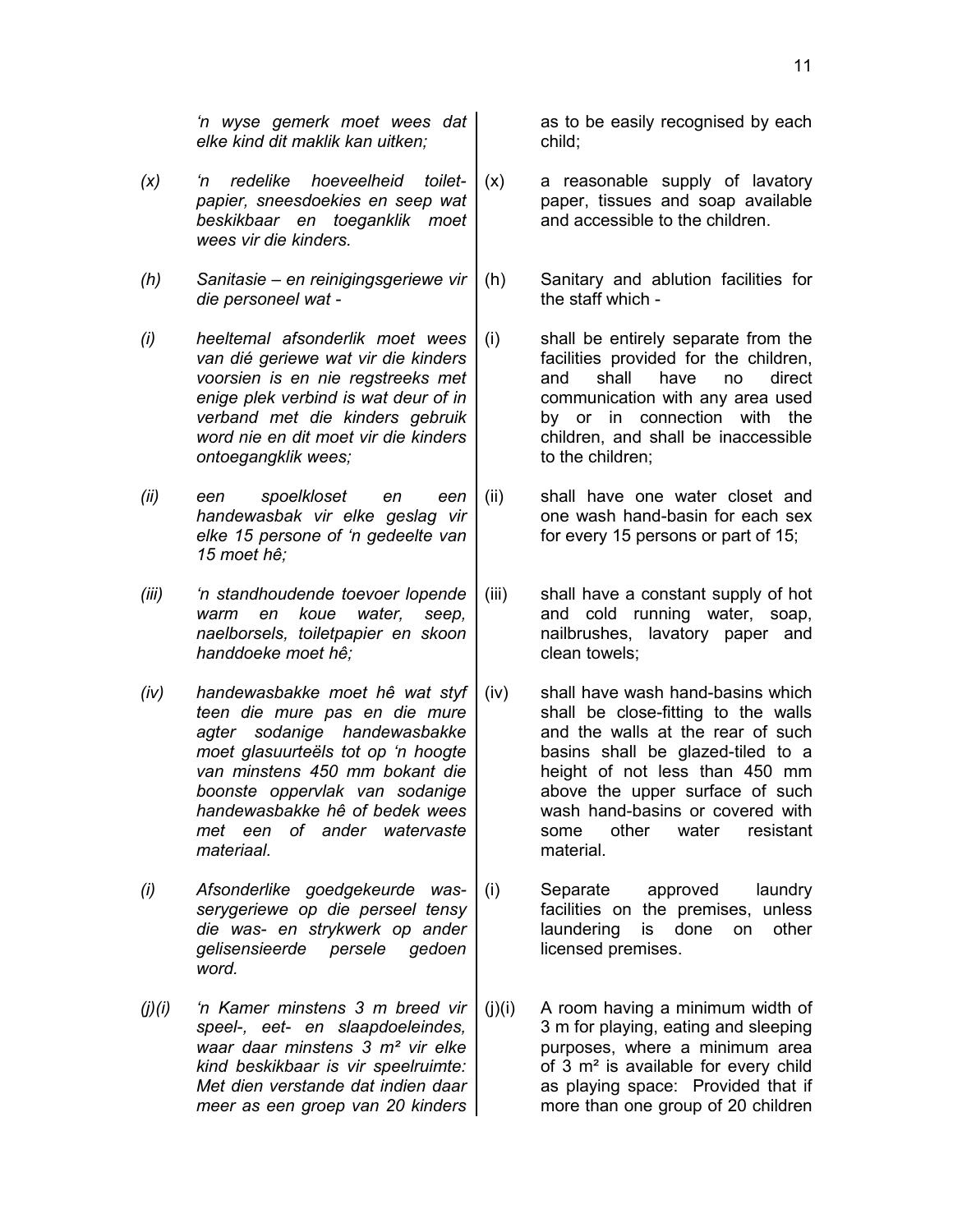- *(ii) Sodanige kamer moet geredelik toegang hê tot die buitenshuise speelruimte waarna daar in paragraaf (k) verwys word.*
- *(iii) Hoogstens een derde van die totale binnenshuise speelruimte wat ingevolge subparagraaf (i) vereis word, kan bestaan uit 'n oordekte stoep wat aansodanige speelruimte grens en waarvan die breedte minstens 3 m is.*
- *(k) Buitenshuise speelruimte van minstens 5,5 m² per kind, wat bestaan uit grasperke of ander veilige oppervlakke en skaduplekke wat behoorlik afgekamp is van enige parkeer- of ander gebied wat, na die mening van die Stadsgeneesheer, 'n gevaar vir die kinders mag inhou en waar daar geen uitgrawing, trap, uitsteeksel, vlak of oppervlak is wat, na die mening van die Stadsgeneesheer, gevaarlik is of wat 'n gevaar kan inhou nie.*
- *(l) 'n Kamer minstens 6,4 m² groot vir die wegbêre van dokumente, vorms en ander opgawes in verband met die voorskoolse inrigting asook vir administratiewe doeleindes, onder-houde en mediese ondersoeke.*
- *(m) Indien kinders heeldag lank versorg word en indien daar, afgesien van die bediendes, meer as drie personeellede in diens is of deur die registrasieliggaam vereis word om in diens geneem te word, 'n kamer minstens 6,5 m² groot vir 'n vergaderplek en ruskamer vir die personeel.*

is accommodated in such room, adequate partitioning shall be provided so as to ensure that one group's activities do not interfere with another;

- (ii) Such room shall have ready access to the outdoor play area referred to in paragraph (k);
- (iii) Not more than one-third of the total indoor play area required in terms of subparagraph (i) may consist of a covered verandah, abutting on such play area and having a minimum width of 3 m.
- (k) A minimum outdoor play area of 5,5 m² per child, comprising lawns or other safe surfaces and shady areas, properly fenced off from any parking or other area which, in the opinion of the Medical Officer of Health, may constitute a danger to the children, and which shall be free of any excavation, step, projection, level or surface which, in the opinion of the Medical Officer of Health, is dangerous or may constitute a hazard.
- (I) A room of a minimum size of  $6.5 \text{ m}^2$ for the storage of documents, forms and other records pertaining to the pre-school institution and for administrative purposes, interviews and medical examinations.
- (m) If full-day care is provided and if more than three members of staff, other than domestic staff, are employed, or required by the registering body to be employed, a room of a minimum size 6,5 m² for use as a meeting place and restroom for the staff.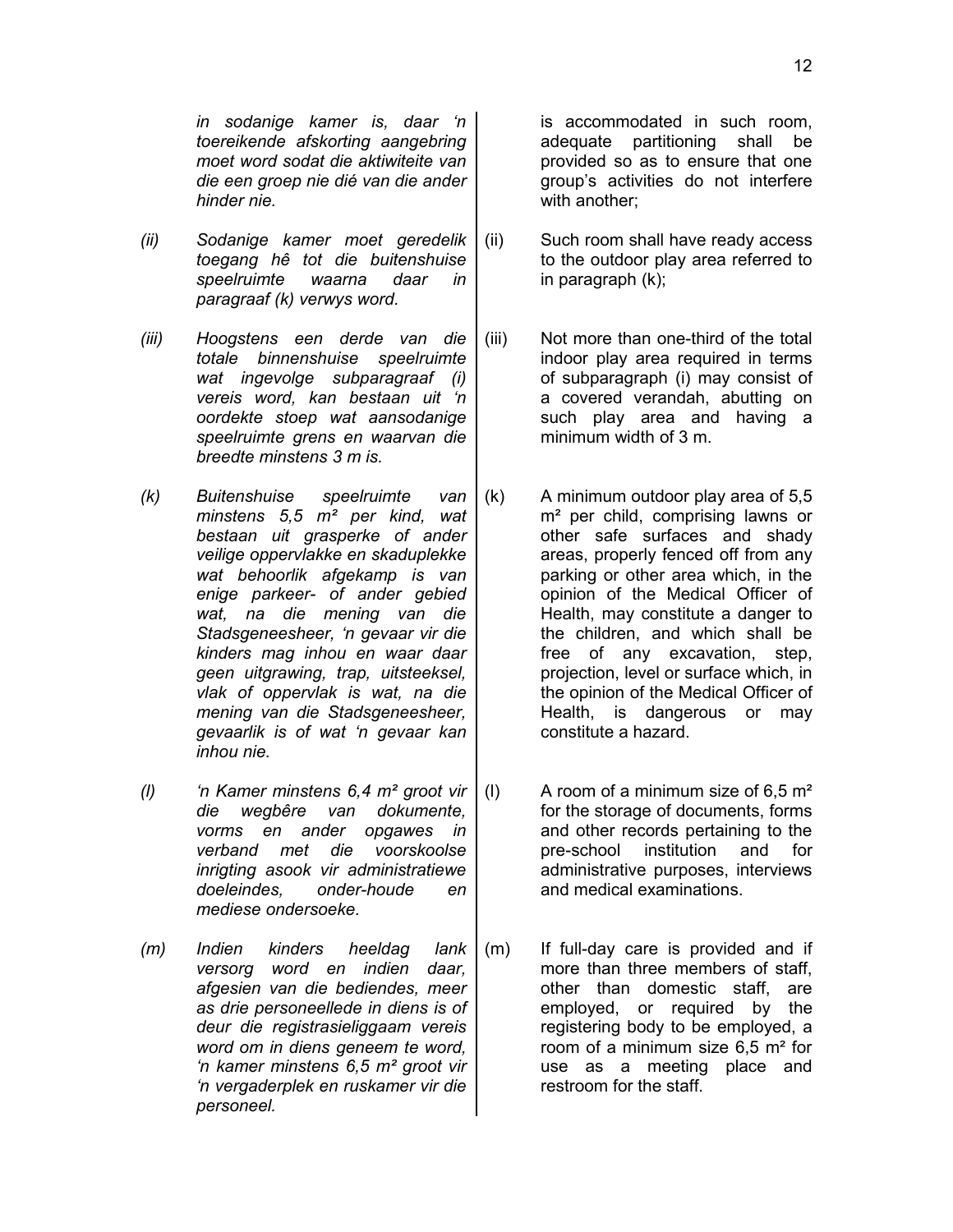- *(2) Kombuise:* (2) Kitchens:
- *(a) Indien kinders die hele dag lank of vir 'n halwe dag lank versorg word -*
- *(i) moet die kombuis, met inbegrip van die opwasplek, 'n vloeroppervlakte van minstens 14 m² hê, die minimum vloeroppervlakte moet vir elke kind bo 30, maar hoogstens 100, met 0,2 m² vergroot word en vir elke kind bo 100, met nog 0,1 m² vergroot word;*
- *(ii) moet die kombuis voorsien word van 'n dubbelopwasbak, 'n handewasbak, 'n groentewasbak en, indien die Stadsgeneesheer dit nodig ag, 'n potteopwasbak en sodanige opwasbakke en handwasbak moet van vlekvrye staal of ander onderdringbare materiaal wees en wat die grootte, installering en watertoevoer betref, aan die vereistes van die Raad se Voedselhanteringsverordeninge en Rioleringsverordeninge voldoen;*
- *(iii) indien dit na die mening van die Stadsgeneesheer nodig is om beheer uit te oefen oor rook, dampe of reuk wat aan kookwerk te wyte is, kan hy 'n kap soos beoog by artikel 2(22) van die Raad se Voedselhanteringsverordeninge vereis: Met dien verstande dat 'n goedgekeurde meganiese toestel in plaas van 'n kap geïnstalleer kan word.*
- *(b) Indien kinders net halfdag lank versorg word en die Stadsgeneesheer met inagneming van die soort of gehalte voedsel wat aan die kinders voorsien word, oortuig is dat 'n kombuis wat aan paragraaf (a) voldoen, nie nodig is nie, moet die kombuis aan die*
- 
- (a) If full-day or half-day care is provided -
- (i) the kitchen, including scullery, shall have a minimum floor area of 14 m<sup>2</sup>; the minimum floor area shall, for every child in excess of 30, but not exceeding 100, be increased by 0,2 m² and for every child in excess of 100, by a further  $0.1 \text{ m}^2$ ;
- (ii) the kitchen shall be provided with a double compartment sink, a wash hand-basin, a vegetable-washing sink and, if the Medical Officer of Health deems it necessary, a potwashing sink, and such sinks and basin shall be made of stainless steel or other impervious material and shall comply with the requirements of the council's Foodhandling By-laws and Drainage Bylaws in relation to size, installation and means of water supply;
- (iii) if in the opinion of the Medical Officer of Health, it is necessary to control the discharge of smoke, fumes or odours resulting from cooking, he may require a hood or canopy as contemplated in section 2(22) of the Council's Foodhandling By-laws: Provided that an approved mechanical device may be installed instead of such hood or canopy.
- (b) If only half-day care is provided and the medical Officer of Health is satisfied, having regard to the type and quantity of food supplied to the children, that a kitchen complying with paragraph (a) is not necessary, the kitchen shall comply with the following: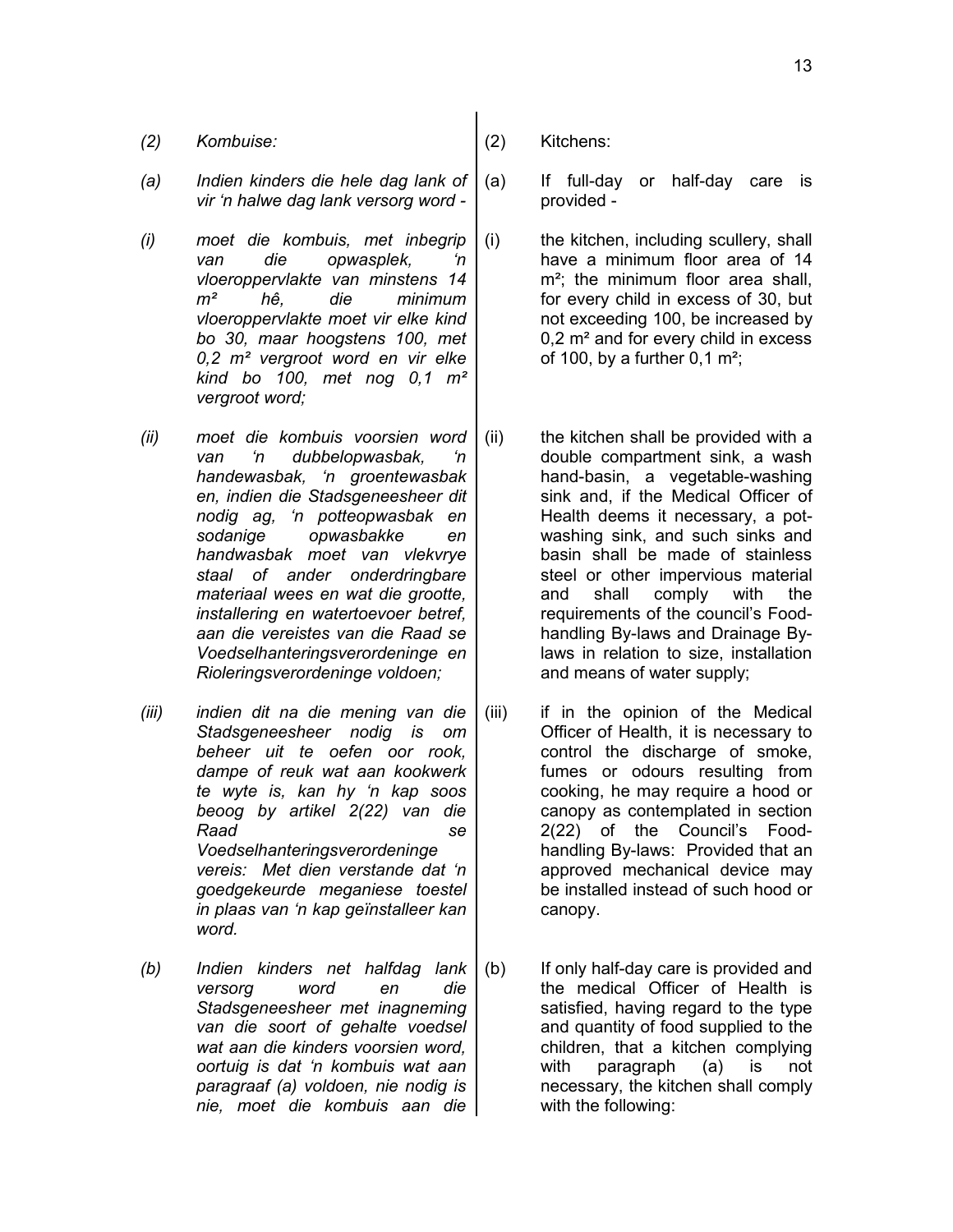*volgende voldoen:*

- *(i) Die kombuis, met inbegrip van die opwasplek, moet 'n vloeroppervlakte van minstens 9 m² hê; die minimum vloeroppervlakte moet vir elke kind bo 30, met 0,1 m² vergroot word.*
- *(ii) Die kombuis moet voorsien word van 'n dubbelopwasbak van vlekvrye staal en 'n handewasbak en moet ooreenkomstig die Raad se Voedselhanteringsverordeninge en Rioleringsverordeninge van 'n standhoudende toevoer lopende warm en koue water voorsien word en geïnstalleer wees: Met dien verstande dat ondanks enige andersluidende bepaling in sodanige verordeninge, die Stadsgeneesheer vir die toepassing van hierdie paragraaf, 'n opwasbak wat kleiner is as dié wat by sodanige verordeninge voorgeskryf word, kan goedkeur.*
- *(c) Die volgende algemene vereistes is van toepassing op alle kombuise waarna daar in hierdie paragraaf verwys word:*
- *(i) Alle koste, rakke en ander pakruimte vir kombuisgerei en – toerusting moet van metaal wees en op so 'n wyse aangebring word of geleë wees dat hulle maklik skoongemaak kan word.*
- *(ii) Alle tafels moet van metaal wees met 'n velkvrye staal of ander goedgekeurde blad.*
- *(iii) Die stoof of ander kookeenheid moet op so 'n wyse geïnstalleer word dat daar geredelike toegang tussen die stoof of die kookeenheid en die aangrensende muuroppervlakte is ten einde skoonmaak te vergemaklik*
- (i) The kitchen, including the scullery, shall have a minimum floor area of 9 m², the minimum floor area shall, for every child in excess of 30, be increased by 0,1 m².
- (ii) The kitchen shall be provided with a double compartment sink or stainless steel and a wash handbasin and shall be installed and supplied with hot and cold water in accordance with the Council's Food-handling By-laws and Drainage By-laws: Provided that, notwithstanding anything to the contrary contained in such by-laws, for the purposes of this paragraph the Medical Officer of Health may approve a sink or dimensions smaller than those prescribed by such by-laws.
- (c) The following general requirements shall apply to all kitchens referred to in this paragraph:
- (i) All cupboards, shelves and other storage space for kitchen utensils and equipment shall be of metal and shall be so fitted or situated as to be easily cleaned.
- (ii) All tables shall be constructed fo metal with a stainless steel or other approved surface.
- (iii) The stove or other cooking unit shall be so installed as to allow easy acess between the stove or cooking unit and the adjoining wall surface to facilitate cleaning.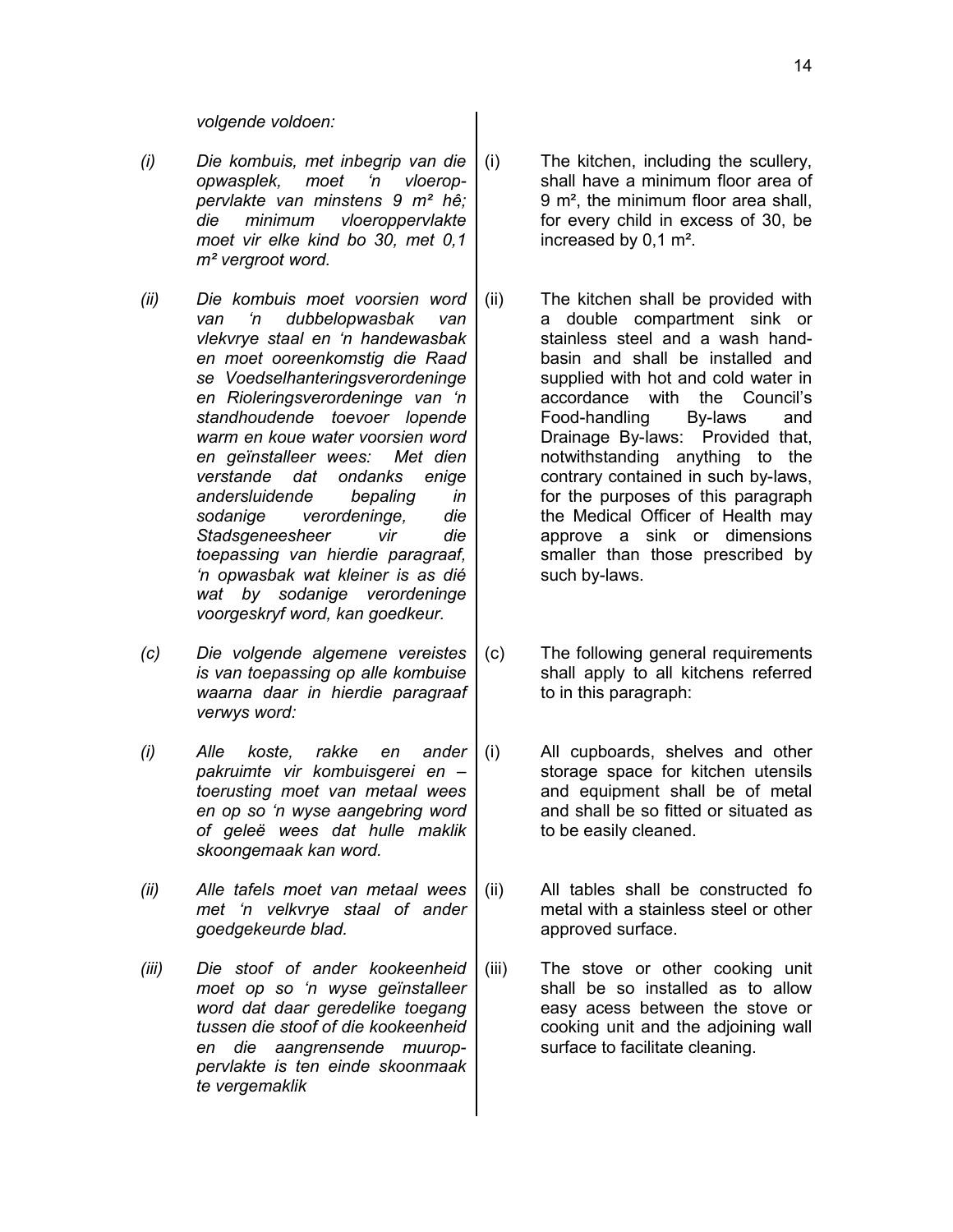15

- *(iv) Daar moet toereikende bêreplek vir groente voorsien word.*
- *(v) Geriewe vir die koelbewaring van bederfbare voedselsoorte moet voorsien word.*
- *(vi) 'n Toereikende getal afvalblikke met deksels wat self toegaan, moet voorsien word.*
- *(vii) Daar mag geen was- en strykwerk of wasserytoerusting in enige kombuis gedoen of toegelaat word nie.*

*Akkommodasie en Bêreplek, Sanitasie-, Kombuis- en ander Geriewe ten opsigte van Voorskoolse Inrigtings vir Kinders jonger as 3 jaar*

- *5. Die volgende akkommodasie en geriewe moet voorsien word ten opsigte van 'n voorskoolse inrigting vir kinders jonger as 3 jaar:*
- *(a) 'n Afsonderingskamer wat uitsluitlik vir afsonderingsdoeleindes gebruik word, wat bestaan uit twee afsonderlike afskortings, elk met 'n vloeroppervlakte van minstens 2 m x 3 m en elke afskorting moet toegerus wees met 'n bababedjie of voubedjie en sodanige kamer moet voorsien word van 'n handewasbak met 'n standhoudende toevoer lopende warm en koue water en 'n eerstehulpkas.*
- *(b) 'n Spoelkamer wat voldoen aan die bepalings van artikel 5(l)(i) en wat uitsluitlik vir kinders wat in afsondering is, gebruik mag word.*
- *(c)(i) Indien daar kinders jonger as 2 jaar is:*
- *(aa) 'n Kinderkamer met 'n vloeroppervlakte van minstens 28 m² vir elke 8 kinders of 'n gedeelte van 8*
- Adequate storage facilities for vegetables shall be provided.
- (v) Refrigeration facilities for perishable foodstuffs shall be provided.
- (vi) An adequate number of refuse bins with self-closing lids shall be provided.
- (vii) No laundering or laundry equipment shall be permitted in any kitchen.

Accommodation and Storage, Sanitary, Kitchen and other Facilities in respect of Pre-School Institutions for children under 3 years of age

- 5. In respect of pre-school institutions for children under the age of 3 years the following accommodation and facilities shall be provided:
- (a) An isolation room to be used solely for isolation purposes, consisting of two separate cubicles, each having a minimum floor area of 2 m x 3 m, and each cubicle shall be equipped with a cot or stretcher, and such room shall be provided with a wash hand-basin with a constant supply of hot and cold running water and a first-aid cupboard.
- (b) A sluice room complying with the provisions of section 5(l)(i), which shall be used solely for children placed in isolation.
- (c)(i) If children under 2 years of age are accommodated:
- (aa) A nursery having a minimum floor area of 28 m² per 8 children or part of 8 unless otherwise approved by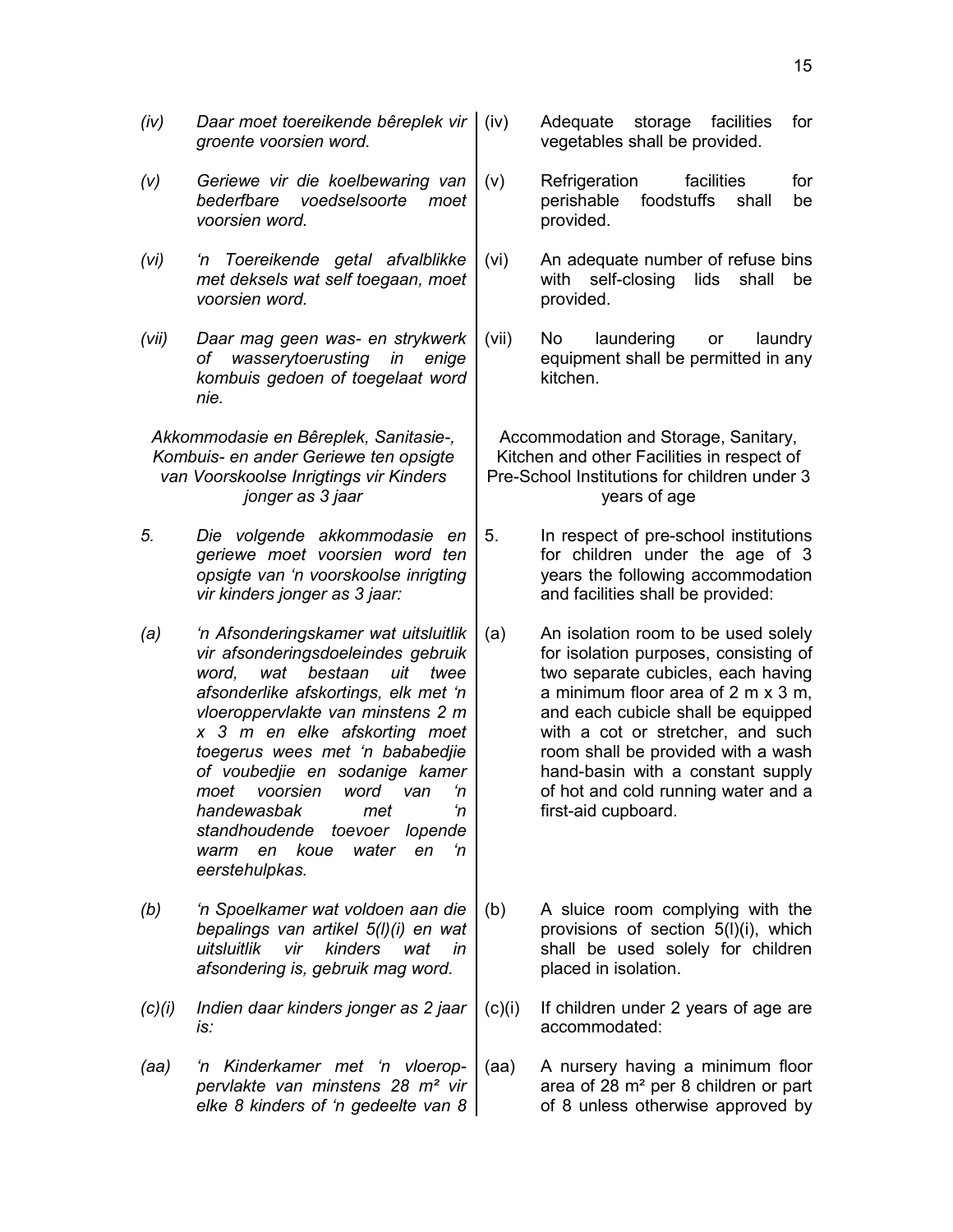*tensy die Stadsgeneesheer ander goedkeuring verleen het en hoogstens een derde van sodanige kinderkamer mag bestaan uit 'n oordekte stoep minstens 3 m breed wat aan sodanige gebied grens en sodanige kinderkamer moet geredelike toegang hê tot die gebied waarna daar in paragraaf (d)(i) verwys word.*

- *(bb) 'n Handewasbak in elke kinderkamer met 'n standhoudende toevoer lopende warm en koue water.*
- *(ii) Indien daar kinders van 2 jaar of ouer is, 'n kamer soos beoog by artikel 4(1)(j).*
- *(d)(i) Indien daar kinders jonger as 2 jaar is, moet daar 'n buitenshuise ruimte van minstens 3 m² per kind vir kinderwaentjies, speelhokkies en buitebedrywighede wees soos vereis by artikel 4(1)(k).*
- *(ii) Indien daar kinders van 2 jaar en ouer is, moet die buitenshuise ruimte aan die bepalings van subparagraaf (i) voldoen, behalwe dat die minimum oppervlakte per kind tot 5,5 m² vergroot moet word.*
- *(iii) Indien 'n kleurterskool wat kragtens die Onderwysordonnansie, 1953, geregistreer is of geregistreer moet word, op dieselfde perseel as sodanige voorskoolse inrigting aangehou word, moet die ruimtes waarna daar in subparagrawe (i) en (ii) verwys word, geskei word van enige buitenshuise ruimte wat deur die kinders wat sodanige kleurterskool bywoon, gebruik word.*
- *(e) 'n Kombuis soos beoog by artikel 4(2).*

the medical Officer of Health, of which not more than one-third of such nursery may consist of a covered verandah, abutting on such area and having a minimum width of 3 m and such nursery shall have ready access to the area referred to in paragraph (d)(i).

- (bb) A wash hand-basin and each nursery with a constant supply of hot and cold running water.
- (ii) If children aged 2 years and over are accommodated, a room as contemplated by section 4(1)(j).
- (d)(i) If children under 2 years of age are accommodated, a minimum outdoor area of 3 m² per child for the use of perambulators, playpens and outdoor activities, as required by section  $4(1)(k)$ .
- (ii) If children aged 2 years and over are accommodated, an outdoor area complying with subparagraph (i), save that the minimum area shall be increased to  $5.5 \text{ m}^2$  per child.
- (iii) If a nursery school which has een registered or which requires to be registered in terms of the Education Ordinance, 1953, is conducted on the same premises as such preschool institution, the areas referred to in subparagraphs (i) and (ii), shall be separated from any outdoor area used by the children attending such nursery school.
- (e) A kitchen as contemplated in section 4(2).
- *(f)(i) Indien bottels en spene vir die* (f)(i) If bottles and teats are used for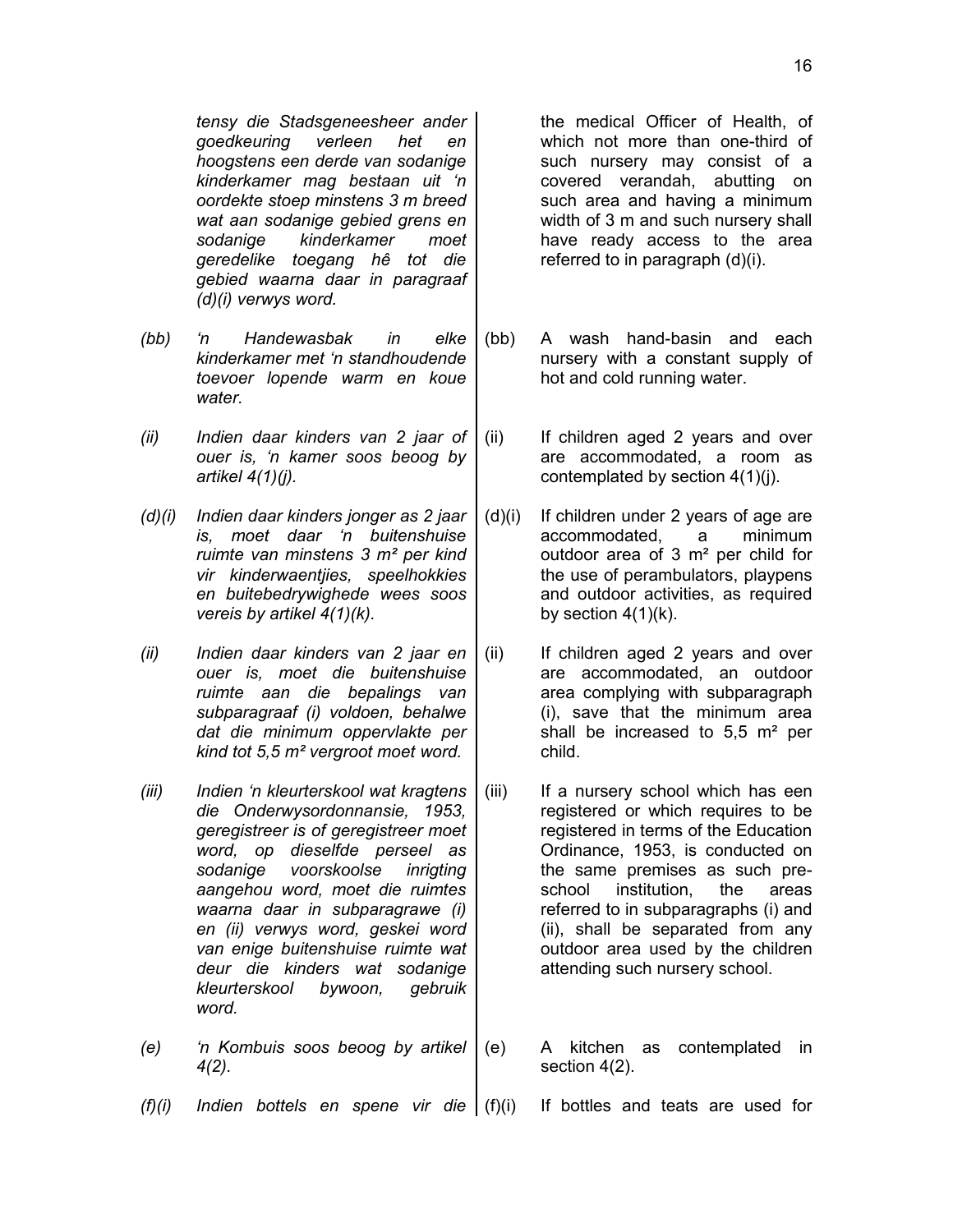*voeding van kinders gebruik word, 'n bykomende melkkombuis met 'n vloeroppervlakte van minstens 8,5 m² vir hoogstens 25 kinders, en indien daar meer as 25 kinders is, moet die melkkombuis met 0,1 m² vergroot word vir elke kind bo 25.*

- *(ii) Sodanige melkkombuis moet -* (ii) Such milk kitchen shall have -
- *(aa) 'n afsonderlike afskorting hê vir die sterilisering van bottels en moet toegerus wees met 'n steriliseereenheid en 'n dubbelopwasbak van vlekvrye staal, wat ooreenkomstig die Raad se Voedselhanteringsverordeninge en die Rioleringsverordeninge geïnstalleer moet wees, en voorsien moet word van warm en koue water: Met dien verstande dat die Stadsgeneesheer ondanks enige andersluidende bepaling vervat in sodanige verordeninge, vir die toepassing van dié paragraaf, 'n kleiner opwasbak as dié wat in sodanige verordeninge voorgeskryf word, kan goedkeur;*
- *(bb) 'n afsonderlike afskorting hê vir die voorbereiding van melk vir voedings en moet toegerus wees met 'n koeleenheid en 'n stoof; en*
- *(cc) 'n handewasbak hê in enige van die afskortings waarna daar in subparagraaf (ii)(aa) en (bb) verwys word, met 'n standhoudende toevoer lopende warm en koue water.*
- *(g) Bêreplek vir voedsel ooreenkomstig die Raad se Voedselhanterings-verordeninge.*
- *(h) Bêreplek vir bedde- en linnegoed.* (h) Storage facilities for bedding and
- 
- *(j) Afsonderlike bêreplek vir die* (j) Separate storage facilities for the

feeding children, an additional milk kitchen having a minimum floor area of  $8.5 \text{ m}^2$  for a maximum number of 25 children, and if the number exceeds 25, the size of such milk kitchen shall be increased by 0,1 m² for every child in excess of 25.

- 
- (aa) a separate compartment for sterilising bottles, fitted with a sterilising unit and a double compartment sink of stainless steel which shall be installed and supplied with hot and cold water in accordance with the Council's Food-handling By-laws and Drainage By-laws: Provided that notwithstanding anything to the contrary contained in such by-laws, for the purposes of this paragraph the Medical Officer of Health may approve a sink of dimensions smaller than those prescribed by such by-laws;
- (bb) a separate compartment for the preparation of milk feeds fitted with a refrigeration unit and a stove; and
- (cc) a wash hand-basin fitted in either of the compartments referred to in subparagraph (ii)(aa) and (bb) and having a constant supply of hot and cold running water.
- (g) Storage facilities for food in accordance with the Council's Food-handling By-laws.
	- linen.
- *(i) Bêreplek vir kinderwaentjies.* (i) Storage facilities for perambulators.
	-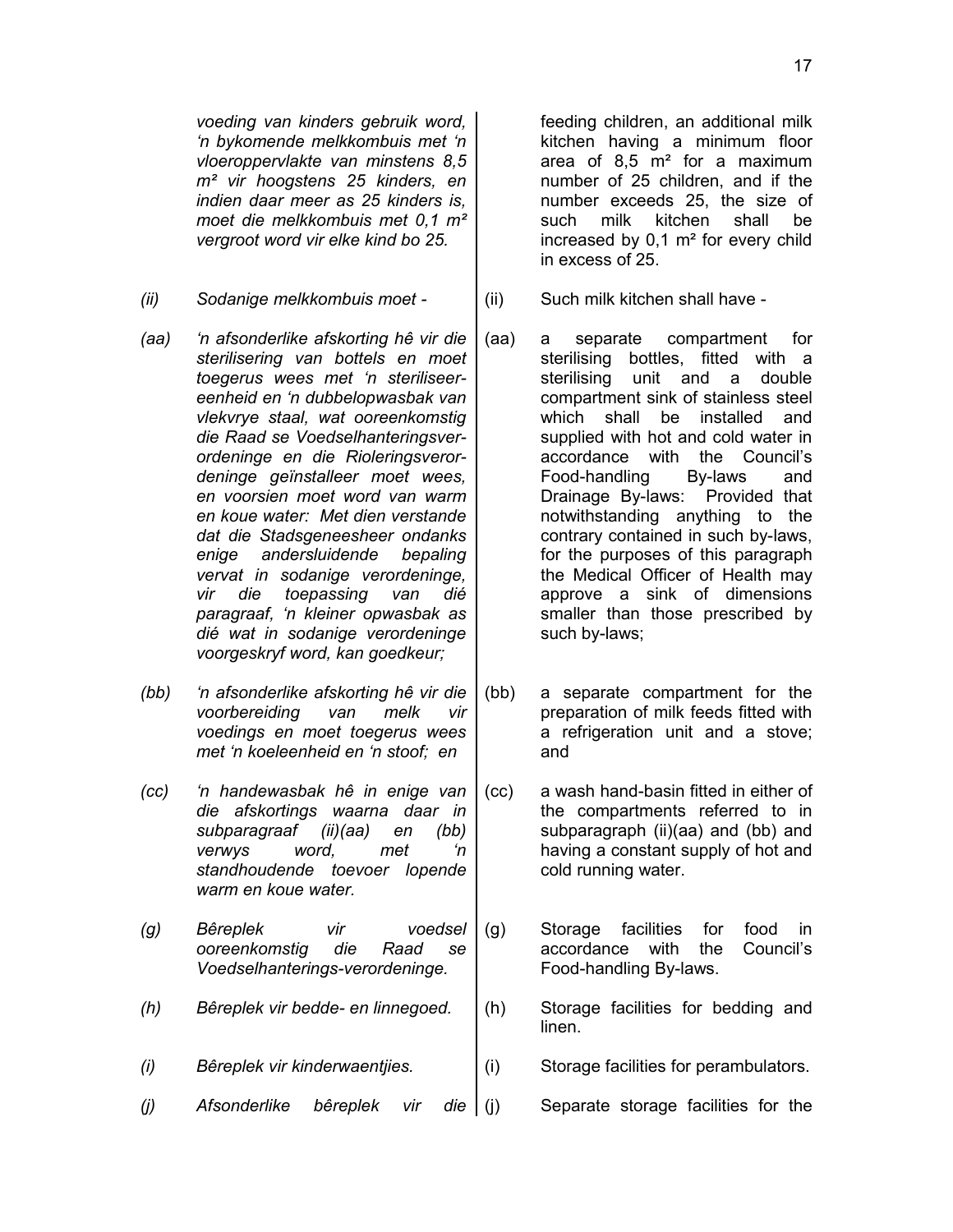*persoonlike besittings van elke kind.*

- *(k) Toereikende bêreplek vir die persoonlike besittings van die personeel.*
- *(l) Sanitasie- en reinigingsgeriewe wat aan die volgende vereistes voldoen indien daar kinders jonger as 2 jaar is:*
- *(i) 'n Spoelkamer met 'n vloeroppervlakte van minstens 6,5 m², toegerus met 'n handewasbak en 'n goedgekeurde gekombineerde spoel- en vulbak wat toegerus is met 'n spatskerm van 150 mm en wat 100 mm van enige muuroppervlak is en wat op 'n goedgekeurde wyse met die Raad se rioolstelsel verbind is.*
- *(ii) Die handewasbak, spoel- en vulbak waarna daar in subparagraaf (i) verwys word, moet 'n standhoudende toevoer lopende warm en koue water hê.*
- *(iii) Elke deel van die muur binne 600 mm van die spoel- en vulbak in sodanige spoelkamer, moet geteël wees of een of ander goedgekeurde afwerking hê.*
- *(iv) 'n Toereikende getal afvalblikke met deksels wat self toegaan vir die wegdoening van papier, papierhanddoeke, sneesdoekies en ander afvalmateriaal en sodanige afvalblikke moet in die spoelkamer waarna daar in subparagraaf (i) verwys word, geplaas word.*
- *(v) 'n Badkamer met 'n vloeroppervlakte van minstens 6,5 m², voorsien van twee goedgekeurde bababadeenhede vir elke 20 kinders of gedeelte van 20, en sodanige eenhede moet 'n*

personal belongings of each child.

- (k) Adequate storage facilities for the personal belongings of the staff.
	- (l) Sanitary and ablution facilities complying with the following requirements if children under 2 years of age are accommodated:
	- (i) A sluice room having a minimum floor area of  $6.5 \text{ m}^2$ , equipped with a wash hand-basin and an approved combined sluice sink and hopper, which sluice sink and hopper shall be fitted with a 150 mm splash screen and which is installed 100 mm from any wall surface and connected to the Council's sewerage system in an approved manner.
	- (ii) the wash hand-basin, sink and hopper referred to in subparagraph (i) shall have a constant supply of hot and cold running water.
	- (iii) Every part of a wall surface within 600 mm from the sink and hopper in such sluice room shall be tiled or have some other approved finish.
	- (iv) An adequate number of bins with self-closing lids for the disposal of paper, paper towels, tissues and other waste articles, and such bins shall be placed in the sluice room referred to in subparagraph (i).
	- (v) A bathroom, having a minimum floor area of  $6.5 \text{ m}^2$  provided with two approved baby bathing units for every 20 children or part of 20, and such units shall have a constant supply of cold and thermostatically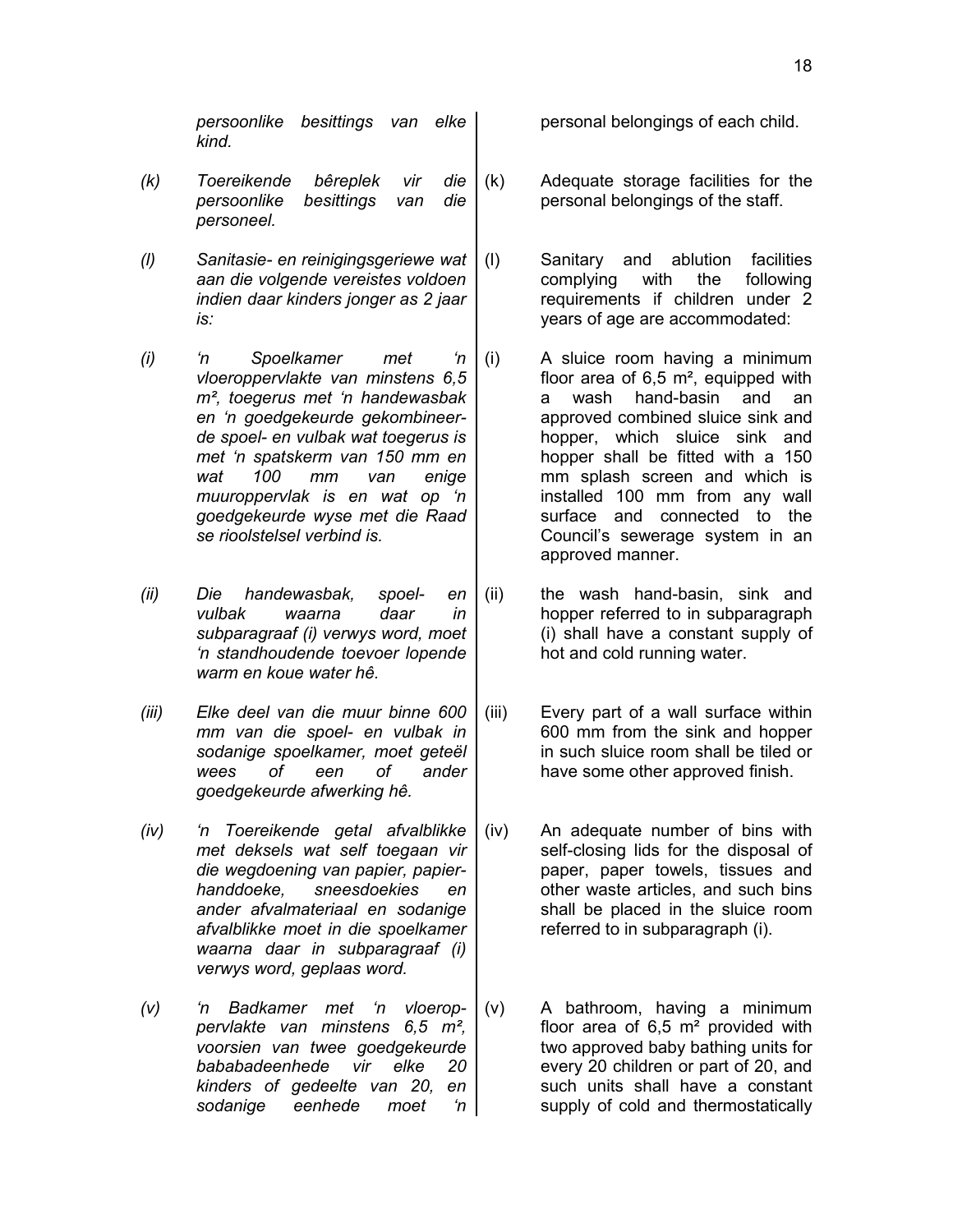19

*standhoudende toevoer lopende koue water en termostaties beheerde warm kraanwater hê wat voorsien moet word deur middel van sy-inlate of beweeglike toebehore.*

- *(vi) Sodanige badkamer moet ook toegerus wees met 'n handewasbak met 'n standhoudende toevoer lopende warm en koue water.*
- *(vii) Minstens twee handdoeke en een waslap vir die afsonderlike gebruik van elke kind.*
- *(viii) Afsonderlike pennetjies of hakies vir elke kind se handdoek en waslap in die badkamer waarna daar in subparagraaf (v) verwys word, en sodanige pennetjies of hakies moet 225 mm van mekaar af wees en afsonderlik gemerk wees: Met dien verstande dat afsonderlike pennetjies of hakies onderskeidelik vir handdoeke en waslappe voorsien moet word.*
- *(ix) Daar moet toereikende luiers wees en sodanige luiers moet gewas en gestryk word deur -*
- *(aa) 'n gelisensieerde luierdiens, in welke geval daar voorsiening gemaak moet word vir afsonderlike bêreplek vir skoon en vuil luiers; of*
- *(bb) 'n wassery op die perseel wat uit die volgende drie eenhede bestaan:*

*'n Ontvang- en voorskoonmaakeenheid;*

*'n was- droogmaak- en strykeenheid;*

*'n bêre-eenheid.* A storage unit.

*(x) Indien dit na die mening van die* (x) If necessary in the opinion of the

controlled hot running water which shall be supplied by means of side inlets or movable fittings.

- (vi) Such bathroom shall further be equipped with a wash hand-basin which has a constant supply of hot and cold running water.
- (vii) A minimum of two towels and one facecloth for each child's individual use.
- (viii) Individual pegs or hooks for each child's towels and face cloth in the bathroom referred to in subparagraph (v), and such pegs or hooks shall be placed 225 mm apart, and individually marked: Provided that separate pegs or hooks shall be provided for towels and face cloths respectively.
- (ix) An adequate supply of napkins, which napkins shall be laundered by -
- (aa) a licensed napkin service, in which case provision shall be made for separate storage facilities for clean and soiled napkins; or
- (bb) a laundry on the premises, which shall comprise three units as follows:

A receiving and pre-cleaning unit;

A washing, drying and ironing unit;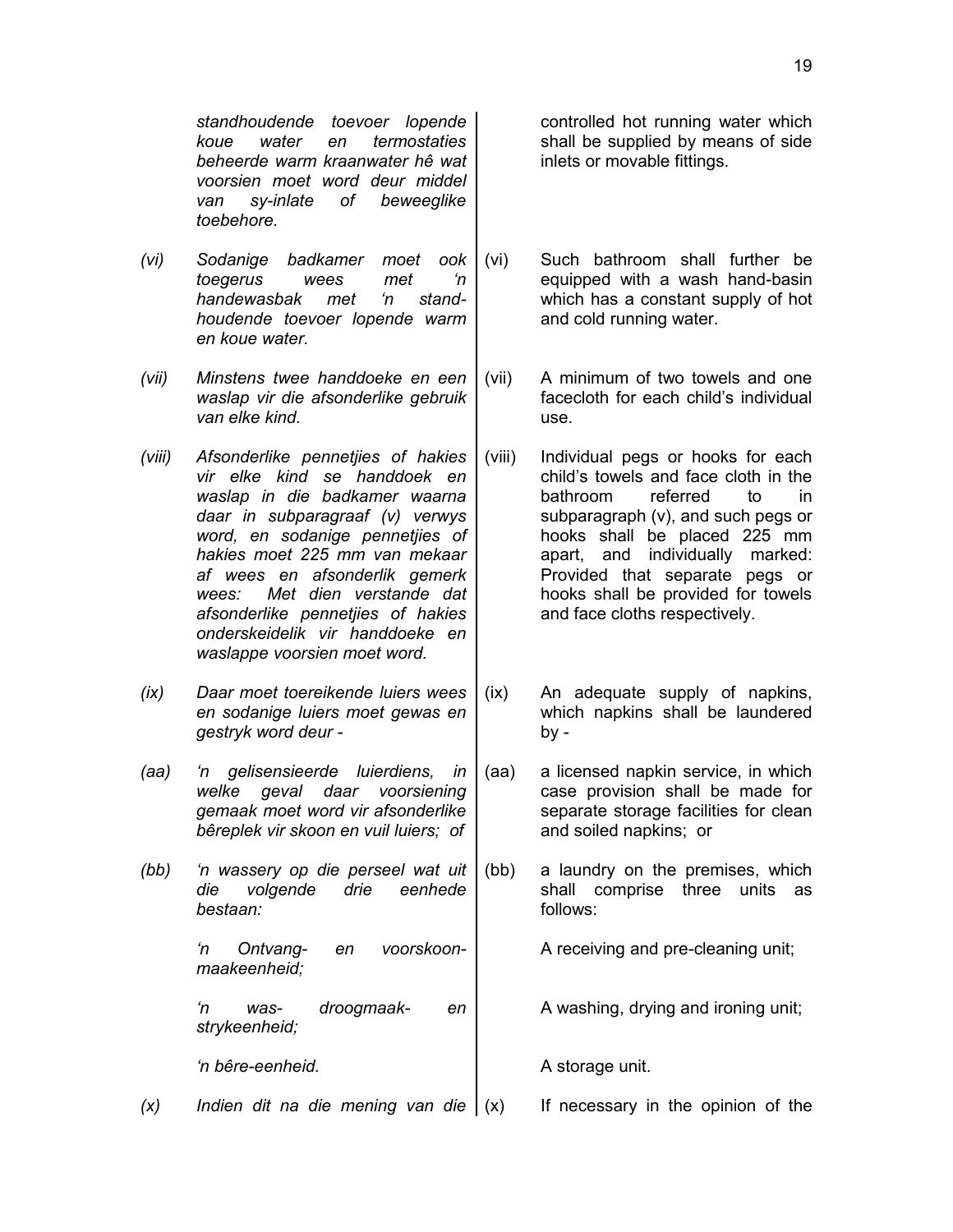*Stadsgeneesheer nodig is, moet kamerpotjies (kleintjies) voorsien word. Sodanige kamperpotjies moet goed weggebêre word, in 'n goeie toestand gehou word en slegs vir die doel waarvoor hulle bedoel is en uitsluitlik in die spoelkamer waarna daar in paragraaf (l)Ii) verwys word, gebruik word, behalwe as sodanige benodigdhede nodig is vir gebruik in die afsondringskamer waarna daar in paragraaf (a) verwys word.*

- *(m) Indien daar kinders van 2 jaar en ouer is, sanitasie- en reinigingsgeriewe wat aan die bepalings van artikel 4(1)(g) voldoen.*
- *(n) Daar moet vir die personeel sanitasie- en reinigingsgeriewe voorsien word wat aan die bepalings van artikel 4(1)(h) voldoen.*
- *(o) Bêreplek vir binnenshuise en buitenshuise speeltoerusting.*
- *(p) Goedgekeurde wasserygeriewe op die perseel, tensy die was-en strykwerk op ander gelisensieerde persele gedoen word.*
- *(q) 'n Kamer minstens 6,5 m² groot vir die wegbêre van dokumente, vorms en ander opgawes in verband met die voorskoolse inrigting asook vir administratiewe doeleindes, onder-houde en mediese ondersoeke.*
- *(r) Indien kinders heeldag lank versorg word en indien daar afgesien van die bediendes meer as drie personeellede in diens is of deur die registrasieliggaam in diens geneem moet word, 'n kamer minstens 6,5 m² groot vir 'n vergaderplek en ruskamer vir die personeel.*

Medical Officer of Health, chamber pots (reduced size) shall be provided. Such chamber pots shall be suitably stored, kept in good repair and used only for the purposes for which they were designed and used only in the sluice room referred to in paragraph (l)(i), save where such equipment may be required for use for any such purpose in the isolation room referred to in paragraph (a).

- (m) If children aged 2 years and over are accommodated, sanitary and ablution facilities complying with the provisions of section 4(1)(g).
- (n) Sanitary and ablution facilities for the staff complying with the provisions of section 4(1)(h).
- (o) Storage facilities for indoor and outdoor play equipment.
- (p) Approved laundry facilities on the premises, unless laundering is done on the other licensed premises.
- (g) A room of a minimum size of  $6.5 \text{ m}^2$ for the storage of documents, forms and other records pertaining to the pre-school institution and for administrative purposes, interviews and medical examinations.
- (r) If full day care is provided and if more than three members of staff other than domestic staff are employed or required to be employed by the registering body, a room of a minimum size of 6,5 m² for use as a meeting place and restroom for the staff.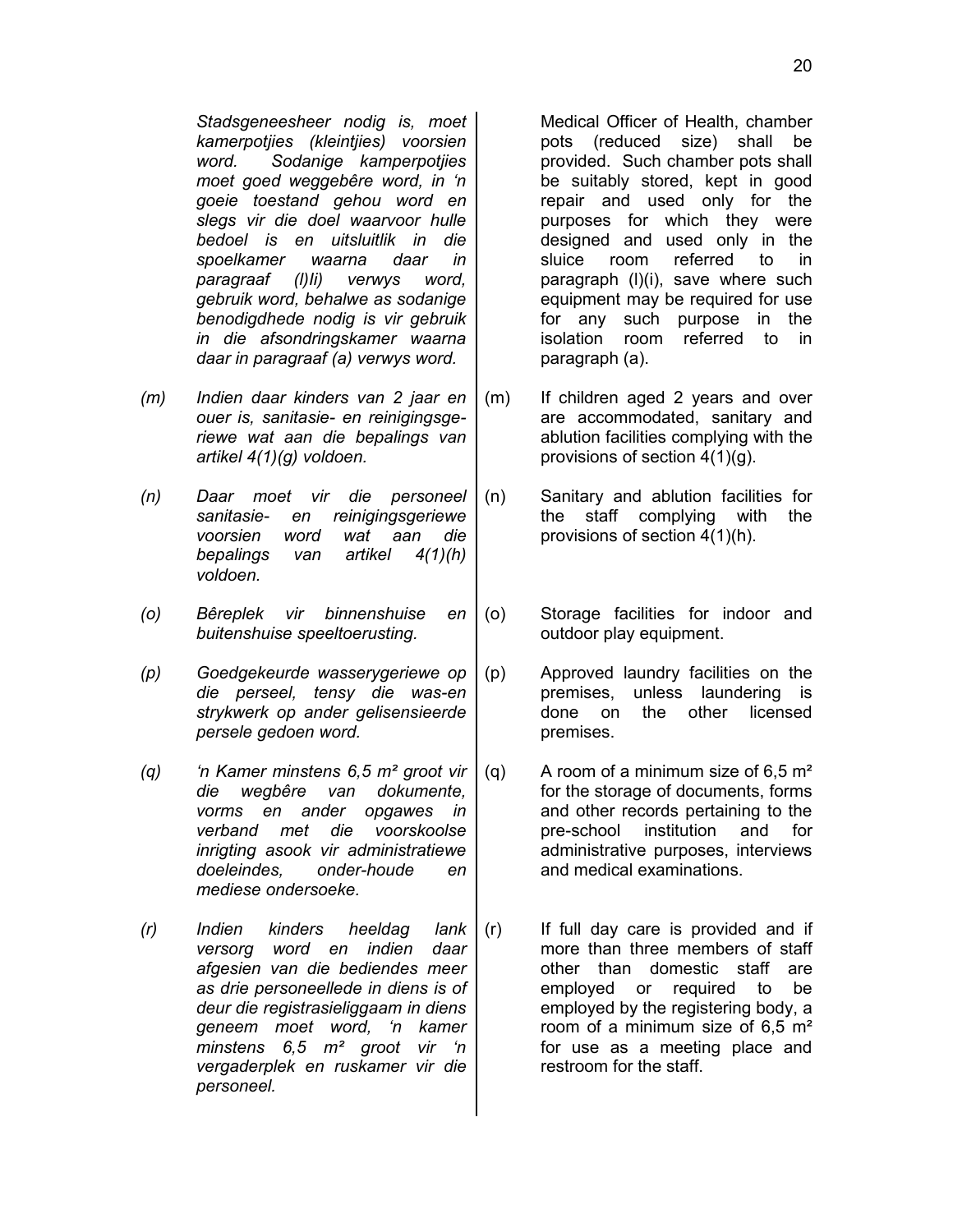*Algemene Vereistes met betrekking tot alle Geboue wat vir Voorskoolse Inrigtings gebruik word*

- *6. Elke gebou of gedeelte daarvan wat vir 'n voorskoolse inrigting gebruik word, moet aan die volgende vereistes voldoen:*
- *(a) Ondanks die bepalings van die Raad se Bouverordeninge, moet die vensters van alle speelkamers en afsonderingskamers -*
- *(i) se oppervlakte gelyk staan met minstens 15% van die vloeroppervlakte van elke sodanige kamer; en*
- *(ii) so ontwerp en geïnstalleer wees dat hulle geen gevaar inhou vir die kinders wanneer hulle oop is nie en die onderkant daarvan hoogstens 750 mm van die grond af wees.*
- *(b)(i) Ondanks die bepalings van die raad se Bouverordeninge, moet die oppervlakte van die vensters van die pakkamers, toiletgeboue, kombuise, opwasplekke, wasserye en ander bewoonbare kamers, gelyk staan met minstens 10% van die vloeroppervlakte van sodanige kamers.*
- *(ii) Minstens die helfte van die totale vensteroppervlakte van enige kamer waarna daar in paragrawe (a) en (b)(i) verwys word, moet vir ventilasiedoeleindes oopgemaak kan word.*
- *(c) Toereikende kunsmatige verligting moet oral in so 'n gebou beskikbaar wees.*
- *(d) Alle vloere en vloerlyste moet glad afgewerk wees en geen skerp rande of ander gevaarlike plekke bevat nie en moet maklik skoongemaak kan word.*

General Requirements relating to all Buildings used for Pre-school Institutions

- 6. Every building or part hereof used for a pre-school institution shall comply with the following requirements:
- (a) Notwithstanding the provisions of the Council's building By-laws, the windows of all play rooms and isolation rooms shall be -
- (i) equal in area to not less than 15% of the floor area of each such room; and
- (ii) so designed and installed as not to constitute a danger to the children when open, and so that the lower level is not more than 750 mm from ground level.
- (b)(i) Notwithstanding the provisions of the Council's Building By-laws, window areas of storerooms, sanitary blocks, kitchens, sculleries, laundries and other habitable rooms shall be equal to not less than 10% of the floor area of such rooms.
- (ii) At least half of the total window area in any room referred to in paragraphs (a) and (b)(i) shall be capable of being opened for ventilation.
- (c) Adequate artificial lighting shall be available throughout any such building.
- (d) All floors and skirtings shall be finished with a smooth surface, free of sharp edges or other dangerous entities and capable of being easily cleaned.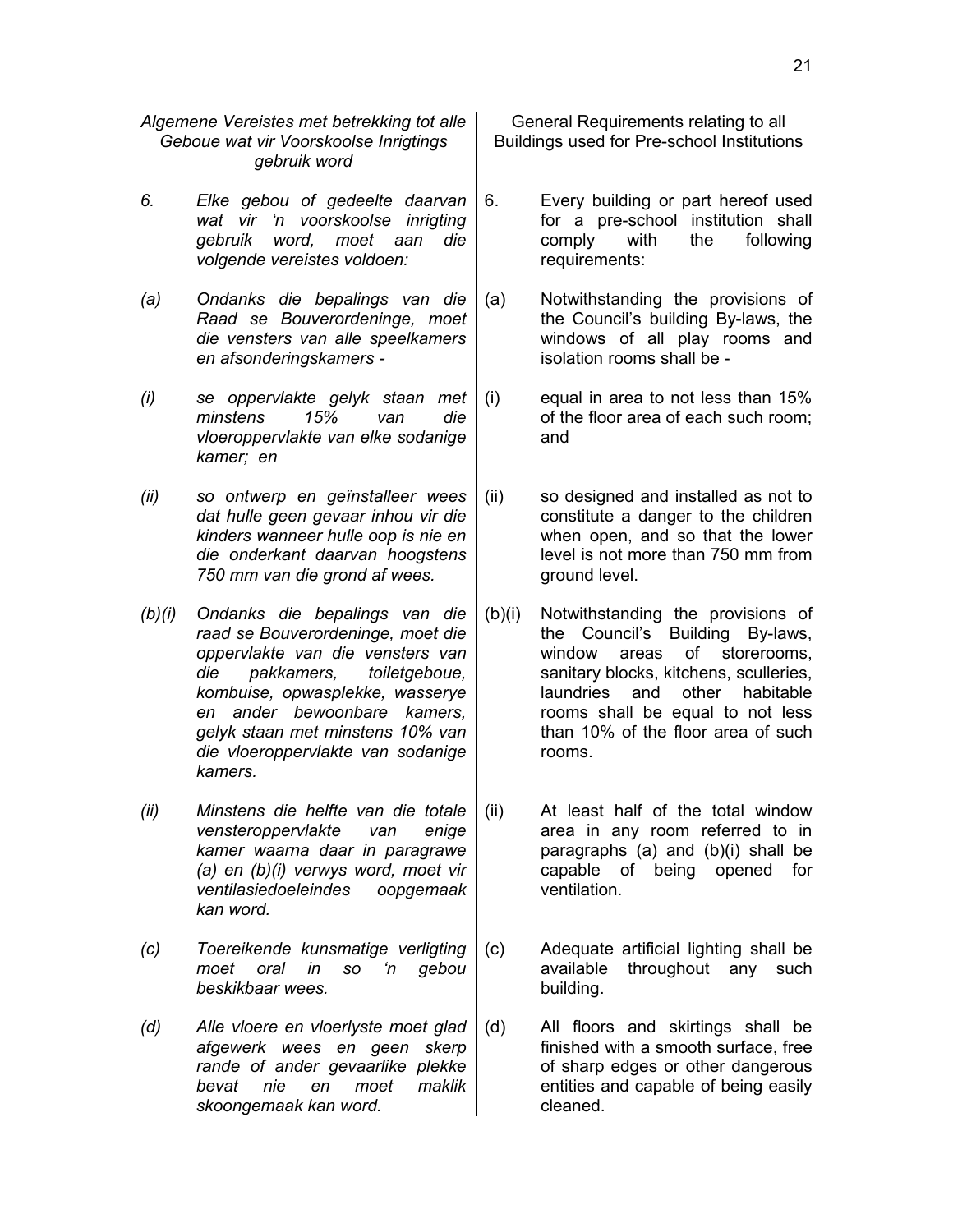- *(e) Die oppervlakte van die binnemure moet glad afgewerk wees en met 'n ligkleurige, duursame en wasbare materiaal bedek wees.*
- *(f) Alle houtwerk binekant moet stewig wees en so ontwerp en aangebring wees dat dit maklik skoongemaak kan word.*
- *(g) Alle kamers moet geplafoneer wees en die plafonne en kroonlyste moet diggemaak wees en noupassend en met 'n liggekleurde, duursame, wasbare bedekking afgewerk wees.*
- *(h) Alle buitemure, pilare, dak, dakgeute en aflooppype en enige ander buitedeel van die gebou of geboue moet stewig gebou en skoon en aantreklik wees.*

- *7.(1) Indien dienspersoneel in diens geneem word, en daar geen akkommodasie vir sodanige persone op die perseel van 'n voorskoolse inrigting voorsien word nie -*
- *(a) moet daar 'n sluitkas vir die persoonlike besittings van elke sodanige persoon voorsien word; en*
- *(b) as daar meer as twee persone aldus in diens is, moet 'n kamer met 'n vloeroppervlakte van minstens 6,5 m² voorsien word wat met 0,6 m² vergroot moet word vir elke persoon bo 10.*
- *(2) Sanitasie- en reinigingsgeriewe vir die uitsluitlike gebruik van dienspersoneel moet aan die volgende vereistes voldoen:*
- (e) The internal walls throughout shall have a smooth surface and shall be covered with a light-coloured, durable and washable finish.
- (f) All internal woodwork shall be of sound construction and so designed and fitted as to be capable of being easily cleaned.
- (g) All rooms shall be ceiled and such ceilings and cornices shall be tightjoined and close fitting and shall be covered with a light-coloured, durable washable finish.
- (h) All external walls, pillars, roof, roofgutters and downpipes and any other external part of the building or buildings shall be of sound construction and in a clean and sightly state.

*Akkommodasie vir Dienspersoneel* Accommodation for Domestic Staff

- 7.(i) If domestic staff are comployed but no living accommodation provided on the premises of a preschool institution for such persons -
- (a) a locker for the storage of the personal effects of each such person shall be provided; and
- (b) if more than two persons are so employed, a room with a minimum floor area of  $6.5 \text{ m}^2$  shall be provided and such room shall be increased by 0,6 m² for every such person in excess of 10 persons.
- (2) Sanitary and ablution facilities for the exclusive use of domestic staff shall comply with the following requirements: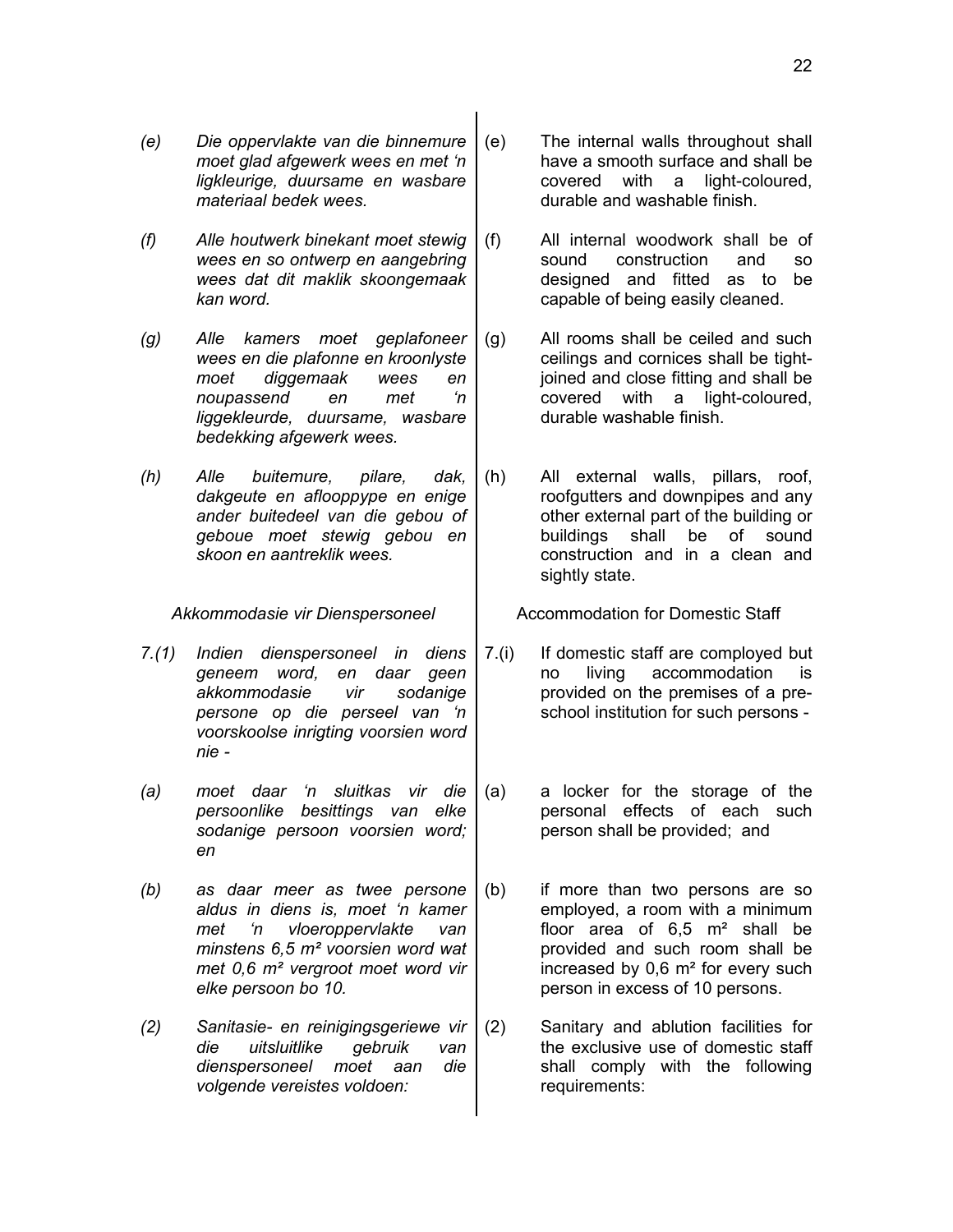*(a) Die volgende afsonderlike geriewe vir die geslagte moet voorsien word ten opsigte van dienspersoneel wat nie op die perseel woon nie:*

> *1 Toilet en 1 handewasbak vir elke 15 persone of gedeelte van 15.*

- *(b) Die volgende afsonderlike geriewe vir die geslagte moet voorsien word ten opsigte van dienspersoneel wat op die perseel woon:*
- *(i) 1 Toilet en 1 handewasbak vir elke 15 persone of gedeelte van 15.*
- *(ii) 1 Bad of stort vir elke 8 persone of gedeelte van 8:*

*Met dien verstande dat indien die dienspersoneel bestaan uit diegene wat op die perseel woon en diegene wat nie op die perseel woon nie, en indien dit na die mening van die Stadsgeneesheer, onbillik of onprakties is om die geriewe waarna daar in paragrawe (a) en (b) verwys word, te vereis, kan hy toelaat dat die sanitasie- en reinigingsgeriewe op 'n wyse wat hy geskik ag, gekombineer word.*

- *(c) 'n Standhoudende toevoer lopende warm en koue water moet by die handewasbakke, baddens en storte waarna daar in paragrawe (a) en (b) verwys word, voorsien word.*
- *(d) 'n Toereikende voorraad seep, naelborsels, toiletpapier en skoon handdoeke moet voorsien word.*
- *(e) Die gebied wat die dienspersoneel okkupeer moet nie regstreeks met enige gebied wat deur of in verband met die kinders gebruik word, verbind wees nie en moet vir die kinders ontoeganklik wees en van die res van die perseel afgeskerm wees.*

The following separate facilities for the sexes shall be provided in respect of domestic staff not living on the premises:

> 1 Toilet and 1 wash hand-basin for every 15 persons or part of 15.

- (b) The following separate facilities for the sexes shall be provided in respect of domestic staff not living on the premises:
- (i) 1 Toilet and 1 wash hand-basin for every 15 persons or part of 15.
- (ii) 1 Bath or shower for every 8 persons or part of 8:

Provided that if domestic staff consists of staff living on the premises and staff living off the premises, and if in the opinion of the Medical Officer of Health, it would be unreasonable or impracticable to require the facilities prescribed in paragraphs (a) and (b), he may permit the sanitary and ablution facilities to be combined in such manner as he deems fit.

- (c) A constant supply of hot and cold running water to the wash handbasins, baths and showers referred to in paragraphs (a) and (b) shall be provided.
- (d) An adequate supply of soap, nailbrushes, lavatory paper and clean towels shall be provided.
- (e) The area occupied by domestic staff shall have no direct communication with any area used by or in connection with the children and shall be inaccessible to the children and adequately screened from the rest of the premises.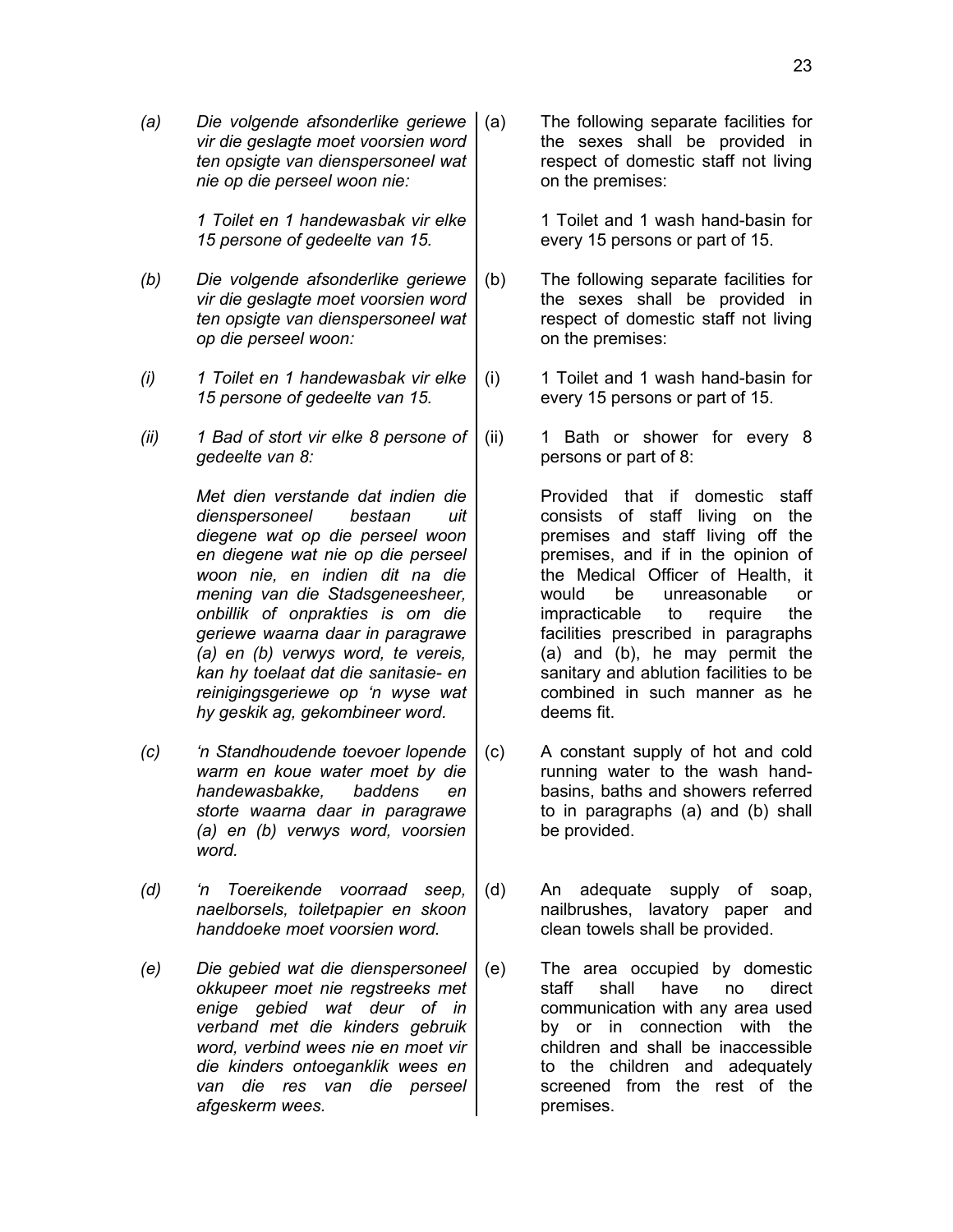- *8.(1) Indien daar kinders tussen die ouderdom van 18 maande en 7 jaar in voorskoolse inrigtings is, moet die toerusting vir sodanige kinders aan die volgende vereistes voldoen:*
- *(a) Daar moet toereikende kinderstoele voorsien word sodat elke kind 'n stoel het: Met dien verstande dat die Stadsgeneesheer minder stoele kan goedkeur. Sodanige stoele moet -*
- *(i) stewig gemaak wees, en van so 'n materiaal wees dat elke kind dit maklik kan optel;*
- *(ii) geen splinters of ander ruwe of gevaarlike oppervlakte hê nie; en*
- *(iii) so gemaak wees dat 'n kind wat daarop sit albei sy voete op die vloer kan laat rus.*
- *(b) Geen toiletstoele mag gebruik word nie.*
- *(c) Daar moet toereikende kindertafels voorsien word.*

**Sodanige tafels moet -** The Such tables shall be -

- *(i) verplaasbaar en stewig gemaak wees;*
- *(ii) geen splinters of ander ruwe of gevaarlike oppervlakte hê nie; en*
- *(iii) van so 'n hoogte wees dat die kinders hulle gerieflik kan gebruik.*
- *(d) Daar moet toereikende goedgekeurde afsonderlike rus- of slaapuitrusting vir elke kind voorsien word. Die betrokke kind se naam of simbool moet op*

*Rus-, Eet- en Speeltoerusting* | Resting, Feeding and Play Equipment

- 8.(1) If children between the ages of 18 months and 7 years are accommodated in pre-school institutions, equipment for such children shall comply with the following requirements:
- (a) An adequate number of children's chairs shall be provided so that each cild has a chair: Provided that the Medical Officer of Health may approve a lesser number of chairs. Such chairs shall be -
- (i) solidly constructed and of such material as to be easily lifted by each child;
- (ii) free of splinters or other rough or dangerous surfaces; and
- (iii) so constructed as to permit a child to sit thereon with both feet on the floor.
- (b) No toilet chairs may be used.
- (c) An adequate number of children's tables shall be provided.

(i) movable and solidly constructed;

- (ii) free of splinters or other rough or dangerous surfaces; and
- (iii) of such height as to be conveniently used by the children.
- (d) An adequate supply of approved individual resting or sleeping equipment shall be provided for each child. Such equipment shall be marked with the relevant child's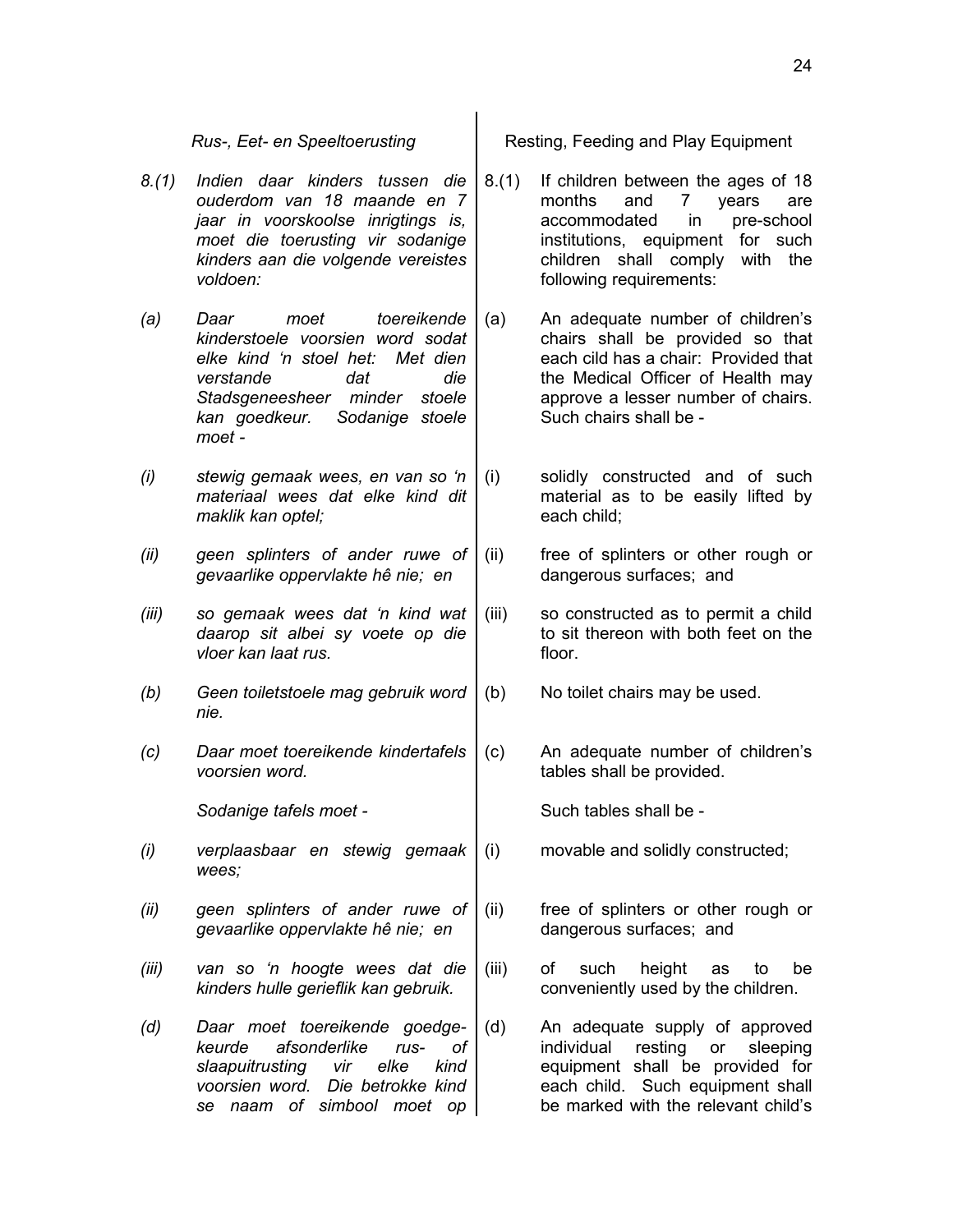*sodanige toerusting aangebring wees en die toerusting moet so gerangskik wees dat daar minstens 450 mm tussen elke kind is.*

- *(e) Daar moet toereikende beddegoed voorsien word en die naam of simbool waarna daar in paragraaf (d) verwys word, moet insgelyks daarop aangebring word.*
- *(f) Daar moet toereikende goedgekeurde binnenshuise en buitenshuise speeltoerusting voorsien word en moet van so 'n aard wees dat 'n kind hom nie moontlik daarmee kan beseer of 'n besering aan iemand anders kan veroorsaak nie.*
- *(2) As daar kinders jonger as 18 maande in voorskoolse inrigtings is, moet die toerusting vir sodanige kinders aan die volgende vereistes voldoen:*
- *(a) Daar moet bababedjies vir die afsonderlike gebruik van elke kind voorsien word. Sodanige bababedjie moet so gerangskik wees dat daar minstens 750 mm tussen elke bababedjie is.*
- *(b) Daar moet toereikende beddegoed voorsien word. Sodanige beddegoed moet afsonderlik gebruik word.*
- *(c) Daar moet 'n toereikende getal goedgekeurde kinderstoeltjies voorsien word.*
- *(d) Daar moet toereikende goedgekeurde binnenshuise en buitenshuise speeltoerusting voorsien word.*
- *(3)(a) Indien daar bottels en spene nodig is vir enige van die kinders, moet goedgekeurde bottels en spene voorsien word vir die afsonderlike*

name or symbol, and so arranged that there is a minimum of 450 mm between each child.

- (e) An adequate supply of bedding shall be provided and correspondingly marked with the name or symbol referred to in paragraph (d).
- (f) An adequate supply of approved indoor and outdoor play equipment shall be provided and must be of such a nature as not likely to enable a child to injure himself or cause injury to others.
- (2) If children under 18 months of age are accommodated in pre-school institutions, equipment for such children shall comply with the following requirements:
- (a) Cots shall be provided for the individual use of each child. Such cots shall be so arranged that there is a minimum of 750 mm between each cot.
- (b) An adequate number of approved feeding chairs shall be provided. Such bedding shall be individually used.
- (c) An adequate number of approved feeding chairs shall be provided.
- (d) An adequate supply of approved indoor and outdoor play equipment shall be provided.
- (3)(a) If bottles and teats are required for any children, approved bottles and teats shall be provided for the individual use of each such child,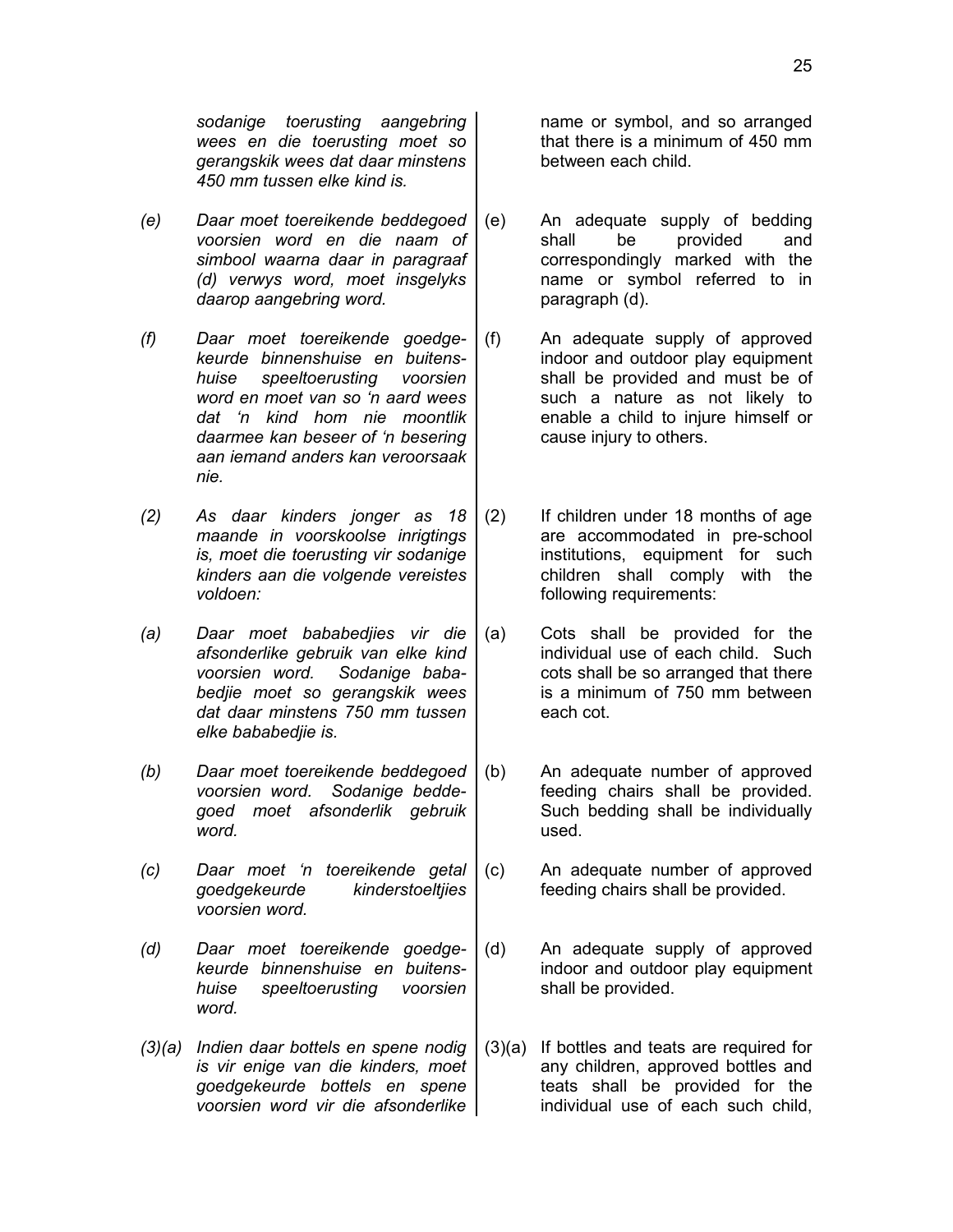*gebruik van elke sodanige kind en sodanige bottels en spene moet voor gebruik op 'n goedgekeurde wyse gesteriliseer word.*

- *(b) Indien eetgerei en breekware vir enige van die kinders nodig is, moet daar toereikende eetgerei en breekware voorsien word vir die gerieflike gebruik van elke sodanige kind.*
- *(4) Daar mag geen plasdammetjie, swembad, sandkuil of ander bouwerk by enige voorskoolse inrigting toegelaat word sonder dat die Stadsgeneesheer dit vooraf goedgekeur het nie en dan slegs onderworpe aan sodanige voorwaardes rakende veiligheid en die bedekking daarvan wat hy van tyd tot tyd kan stel.*

*Mediese Versorging van Kinders* **Medical Care of Children** 

- *9.(1) Elke kind moet sorgvuldig dopgehou word vir enige teken van siekte, ongesteldheid of ander abnormale toestand.*
- *(2) Die betrokke kind se ouer of voog moet onmiddellik in kennis gestel word wanneer enige siekte, ongesteldheid of abnormale toestand aan die lig kom.*
- *(3) Wanneer 'n kind ook al siek word of 'n besering opdoen, en dit nodig word om 'n geneesheer te ontbied, moet 'n geneesheer, behoudens die voorafverkreë toestemming van die ouer of voog, ontbied word.*
- *(4) Sodanige kind waarna daar in subartikel (2) verwys word, moet onmiddellik in die afsonderingskamer wat vir dié doel voorsien is, afgesonder word en al die nodige sorg vir die vertroosting en*

and such bottles and teats shall be sterilised by an approved method before use.

- (b) If cutlery and crockery are required for any children an adequate supply of cutlery and crockery shall be provided for the convenient use of each such child.
- (4) No paddling pool, swimming pool, sand pit or other structure shall be permitted in any pre-school institution without the prior approval of the Medical Officer of Health and only subject to such conditions concerning safety and coverage as he may lay down from time to time.

- 9.(1) Every child shall be kept under careful observation for any signs of illness, indisposition or other abnormal condition.
- (2) The parent or guardian of the child concerned shall be notified immediately when any illness, indisposition or abnormal condition is observed.
- (3) Whenever a child becomes ill or suffers any injury, and it is necessary to summon the assistance of a medical practitioner, a medical practitioner shall be summoned subject to the prior consent of the parent or guardian.
- (4) Such child referred to in subsection (3), shall be isolated immediately in the isolation roomprovided for the purpose, and all care necessary to the comfort and treatment of such child while on the premises, shall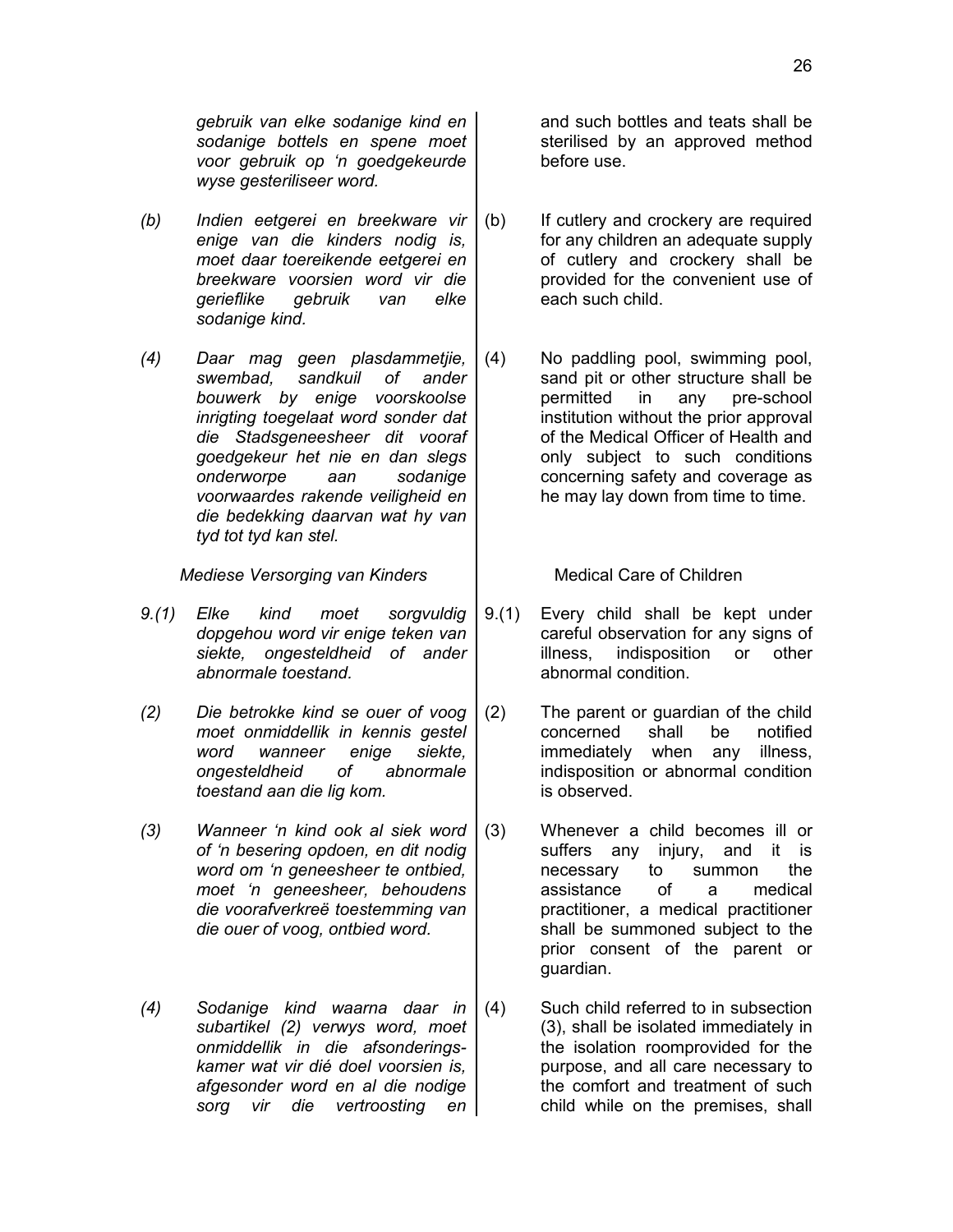*behandeling van sodanige kind moet verleen word terwyl die kind op die perseel is.*

- *(5) Alle opdragte van die geneesheer waarna daar in subartikel (3) verwys word, moet uitegevoer word, en in die geval van 'n oordraagbare siekte, moet die Stadsgeneesheer onmiddellik daarvan verwittig word.*
- *(6) Daar moet 'n opgawe gehou word van alle beserings en siektes van elke kind terwyl hy by sodanige inrigting ingeskryf is.*

Veiligheidsmaatreëls **Safety Measures** 

- *10. Die volgende veiligheidsmaatreëls moet getref word:*
- *(a) Kinders moet behoorlik beskerm word teen brande, warmwaterinstallasies, elektriese toebehore en toestelle, verwarmingstoestelle en enige ander voorwerp of ding wat gevaarlik kan wees of moontlik enige kind kan beseer.*
- *(b) Enige latte of relings wat deel uitmaak van 'n omheining, speelkampie, bed, bababedjie of enige voorwerp of bouwerk van watter aard ook al, mag hoogstens 75 mm van mekaar af wees en moet behoorlik aangebring wees en in 'n goeie toestand onderhou word, en indien dit geverf word, mag slegs nie-giftige verf gebruik word.*
- *(c)(i) Die perseel moet heeltemal omsluit wees deur 'n geskikte heining, muur of ander goedgekeurde omheiningsmiddel wat so gebou en aangebring moet word dat dit kinders verhoed om die perseel van 'n voorskoolse inrigting op eie houtjie te verlaat en huisdiere verhoed om die perseel binne te*

be devoted.

- (5) All instructions issued by the medical practitioner referred to in subsection (2) shall be carried out, and in the event of a communicable disease, the Medical Officer of Health shall be notified immediately.
- (6) A record of all injuries and illnesses of every child while enrolled at such pre-school institutions shall be kept.

- 10. The following safety measures shall be taken:
- (a) Children shall be adequately protected against fires, hot water installations, electrical fittings and appliances, heating appliances and any other article or thing which may be dangerous or cause injury to any child.
- (b) Any slats or rails forming part of an enclosure, playpen, bed, cot or any other object or structure whatsoever, shall be not more than 75 mm apart and shall be suitably installed and maintained in a good state of repair, and if painted, only non-toxic paints shall be used.
- (c)(i) The premises shall be entirely enclosed by a suitable fence wall or other approved means of enclosure, so constructed and installed as to prevent a child leaving the premises on his own accord, and so as to prevent the entrance of domestic animals.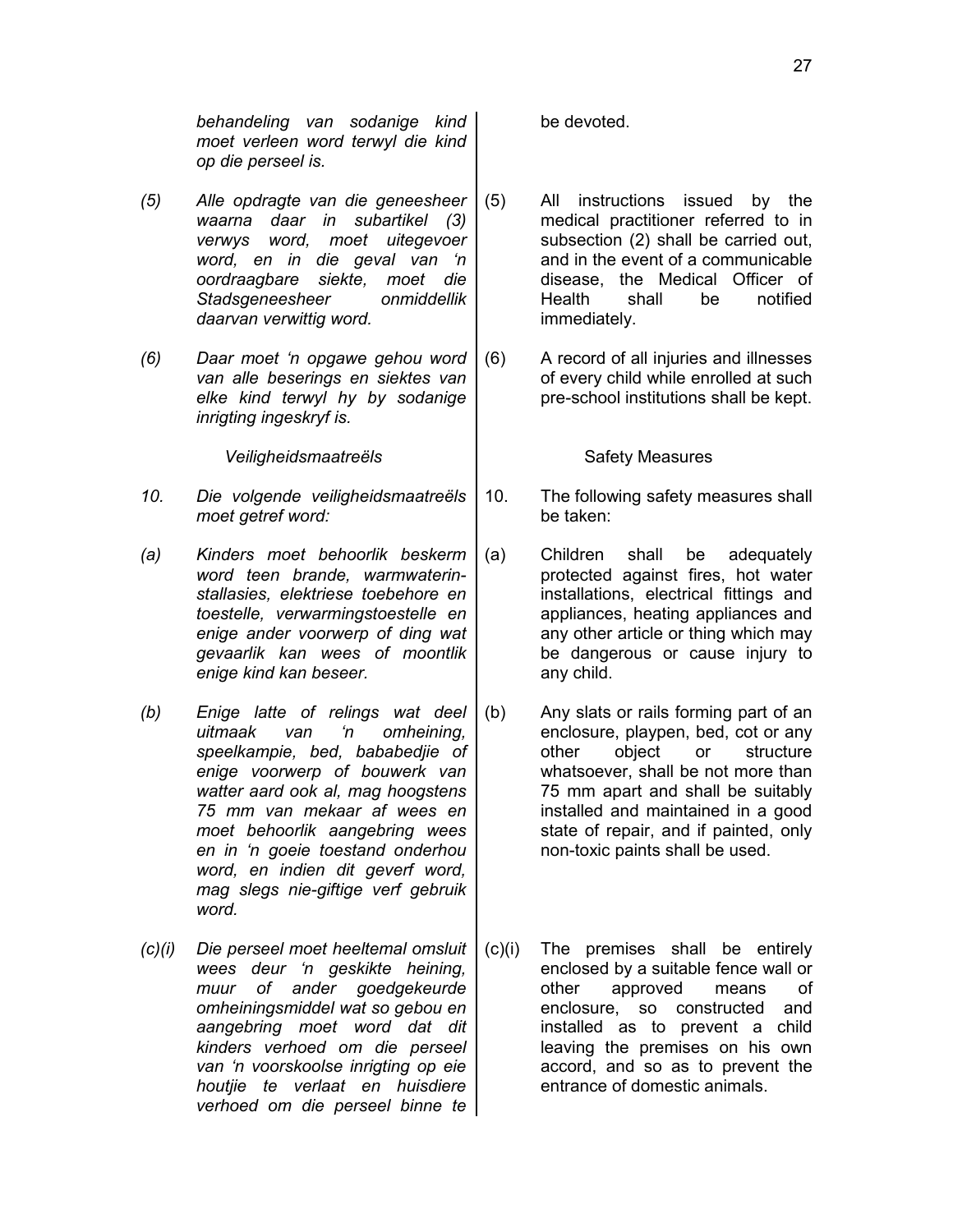*kom.*

- *(ii) Alle hekke of deure wat deel uitmaak van so 'n ingeslote perseel, moet goed pas en behoorlik gesluit of andersins toegemaak kan word sodat kinders hulle nie kan oopmaak nie.*
- *(d) Die eerstehulpkas waarna daar in artikels 4(1)(a)(i) en 5(a) verwys word, moet met goedgekeurde en toereikende materiaal en toerusting daarin, voorsien word en moet geredelik beskikbaar wees vir gebruik en moet buite bereik van al die kinders gehou word.*
- *(e) Alle medisyne en ander skadelike stowwe moet so weggebêre word dat geen kind dit kan bykom nie.*
- *(f) Geen hond of kat of enige skadelike of giftige plant of struik mag op die perseel toegelaat word nie en geen ander dier mag op die perseel aangehou word alvorens die Stadsgeneesheer nie sy goedkeuring verleen het nie en dan slegs onderworpe aan sodanige voorwaardes wat hy van tyd tot tyd stel met betrekking tot die inhok van sodanige dier.*
- *(g)(i) skoon en heel oopakke of oorjasse van 'n wasbare materiaal en van 'n ligte kleur en geskikte hoofbedekkings voorsien vir die gebruik van diegene wat gemoeid is met die hanteer, bereiding en voorsiening van voedsel, en toesien dat sodanige oorpakke of oorjasse te alle sodanige tye gedra word;*
- *(ii) beskermingsklere vir die gebruik van personeel in die spoelkamer voorsien en dié beskermingsklere moet uitsluitlik in sodanige spoelkamers gebruik en gebêre word.*
- (ii) All gates or doors forming part of such enclosure shall be close-fitting and securely locked or otherwise closed, so as to prevent a child opening them.
- (d) The first-aid cupboard referred to in sections  $4(1)(a)(i)$  and  $5(a)$  shall be provided with approved and adequate materials and equipment which shall be readily available for use, and kept out of every child's reach.
- (e) All medicines and other harmful substances shall be stored so as not to be accessible to any child.
- (f) No dog or cat or any noxious or poisonous plant or shrub shall be permitted on the premises and no other animal shall be kept on the premises without the prior approval of the Medical Officer of Health and only subject to such conditions as to the enclosure of such animal as he may lay down form time to time.
- (g)(i) provide clean and sound overalls or coats of light-coloured washable material and suitable headcoverings for the use of persons engaged in the handling, preparation and serving of food, and ensure that such overalls or coats are worn at all such times.
- (ii) provide protective clothing for the use of staff in the sluice rooms and such protective clothing shall be used and stored solely in such sluice rooms;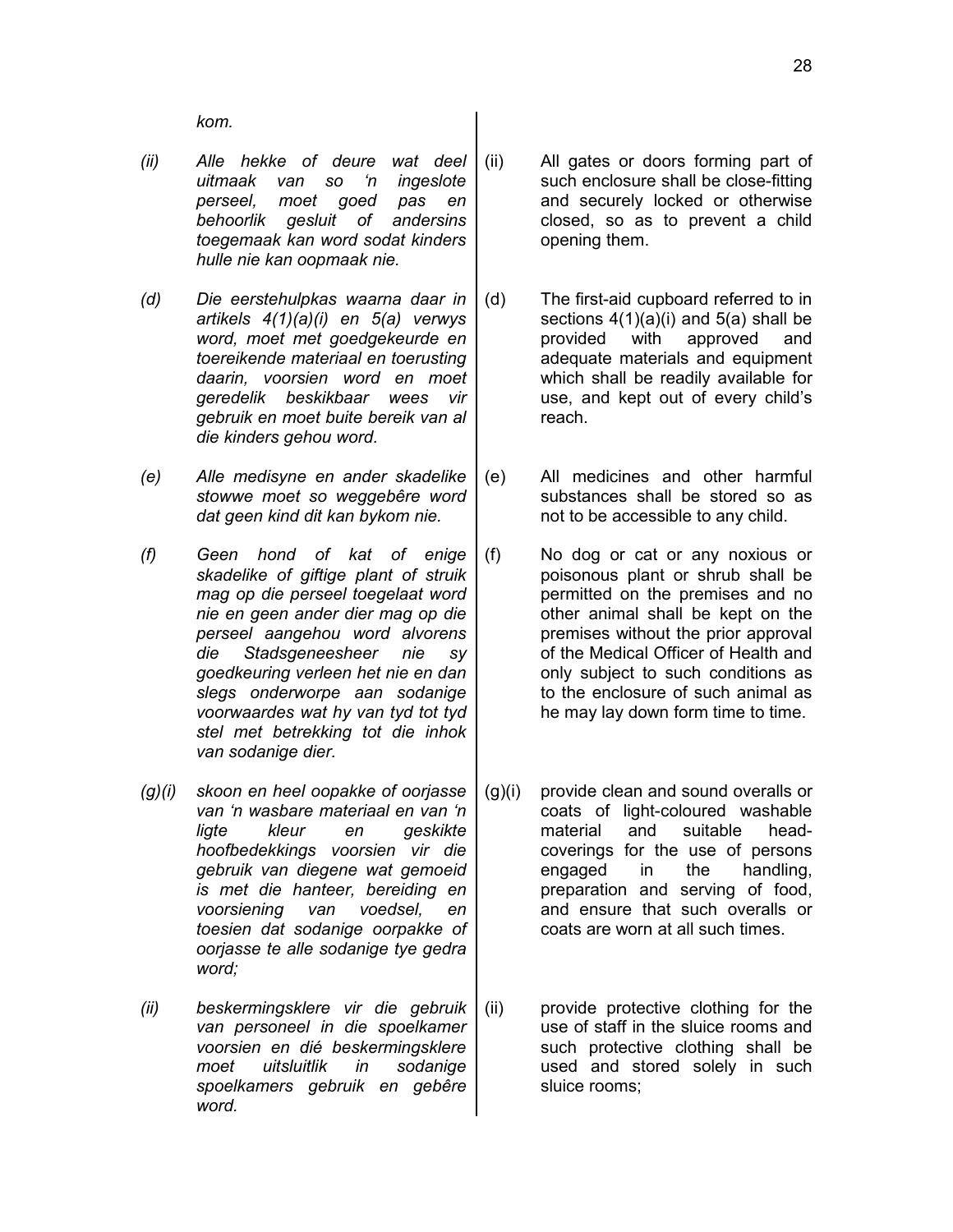- *(h) toesien dat speelgoed, boeke en ander binnenshuise speelgoed wat vir daaglikse gebruik bedoel is, in die speelkamer beskikbaar is en dat dit op so 'n wyse weggebêre word dat dit van die vloer af binne maklike bereik van die kinders is;*
- *(i)(i) toesien dat die kinders te alle tye onder die regstreekse toesig van soveel volwassenes is as wat die registrasieliggaam vereis: Met dien verstande dat 'n kind te gener tyd onder die regstreekse toesig van enige dienspersoneel mag wees nie;*
- *(ii) toesien dat die kwalifikasies van die personeel, met inbegrip van die toesighoudster of hoof, aan die vereistes van die registrasieliggaam voldoen;*
- *(j) indien kinders na 'n voorskoolse inrigting toe of terug vervoer word of na en terug vervoer word met 'n voertuig wat deur die voorskoolse inrigting voorsien word, toesien dat sodanige kinders onder die toesig van minstens een ander volwassene, afgesien van die bestuurder van die voertuig, is;*
- *(k) toesien dat elke kind sy eie handdoek of waslap, na gelang van die geval, gebruik;*
- *(l)(i) toesien dat alle maaltye wat vir die kinders voorberei word, aan die vereistes van die Stadsgeneesheer voldoen;*
- *(ii) toesien dat alle spyskaarte goedgekeur is en dat daar daarby gehou word;*
- *(iii) 'n opgawe hou van die spyskaarte van alle maaltye en sorg dat sodanige opgawe te alle tye ter insae lê;*
- (h) ensure that toys, books and other indoor play materials intended for day-to-day use are available in the playroom and suitably stored so as to be within easy reach of the children from floor level;
- (i)(i) ensure that the children are at all times under the direct supervision of such number of adults as is required by the registering body: Provided that at no time shall a child be under the direct supervision of domestic staff;
- (ii) ensure that the qualifications of staff, including the supervisor or principal, comply with the requirements of the registering body;
- $(i)$  if transport or from, or to and from a pre-school institution is provided for children by such pre-school institution, ensure that such children are supervised by at least one other adult, apart from the driver of the vehicle;
- (k) ensure that each child uses his own towel or face cloth, as the case may be;
- (l)(i) ensure that all meals provided for the children meet with the requirements of the Medical Officer of Health;
- (ii) ensure that all menus are approved and adhered to;
- (iii) keep records of menus of all meals, and ensure that such records are open for inspection at all times;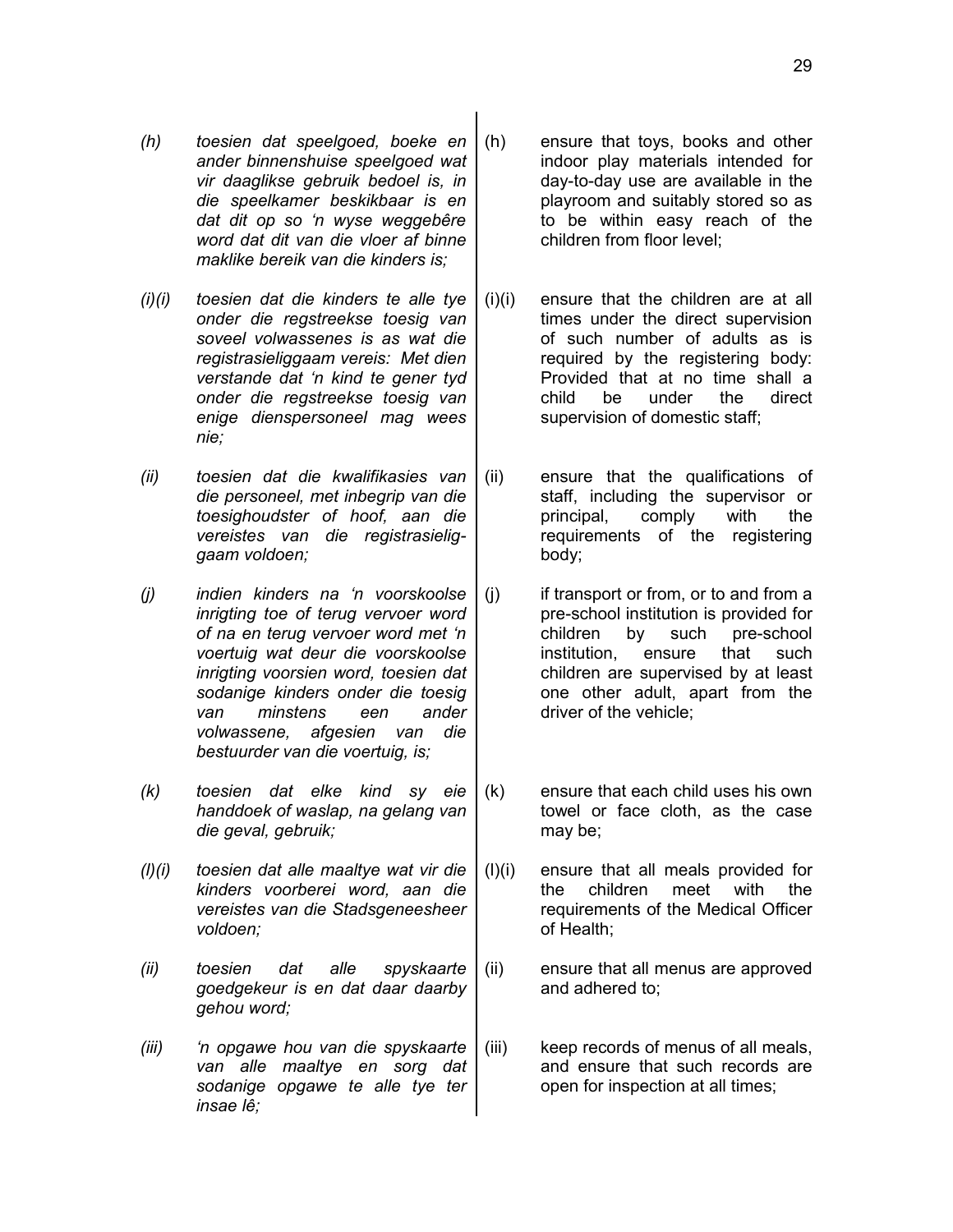- *(m) toesien dat elke werknemer wat voedsel moet hanteer, geneeskundig ondersoek word en vry van aansteeklike of besmetlike siektes gesertifiseer word voordat so iemand in diens geneem word en toesien dat elke afsonderlike werknemer jaarliks weer ondersoek word;*
- *(n) toesien dat 'n persoonlike lêer met vorms en besonderhede van elke besondere kind voltooi word;*
- *(o) toesien dat alle kinders wat toegelaat word, se basiese immunisering teen pokke, tuberkulose, masels, witseerkeel, kinkhoes, kaakklem en poliomiëlitis afgehandel is: Met dien verstande dat indien kinders te jonk is, hulle immuniseringsprogram afgehandel word sodra sodanige kinders oud genoeg daarvoor is.*

- *12.(1) Die persoon of vennootskap of vereniging waarna daar in artikel 11(1) verwys word, moet toesien dat 'n aansoekvorm wat die volgende inligting bevat, deur 'n ouer of voog van 'n kind ingevul word voordat 'n kind tot 'n voorskoolse inrigting toegelaat word:*
- *(a) Die kind se naam en geboortedatum;*
- *(b) die naam, adres en telefoonnommer van die ouer/ouers of voog;*
- *(c) die werkplek en –telefoonnommer van die ouer/ouers of voog;*
- *(d) die naam, adres en telefoonnommer van 'n verantwoordelike*
- (m) ensure that every employee employed to handle food is medically examined and certified to be free from infectious or contagious diseases before employing such employee, and ensure that every such employee is re-examined annually;
- (n) ensure that a personal file containing forms and details relevant to each particular child is completed;
- (o) ensure that all children admitted have completed basic immunisation schedules agains smallpox, tuberculosis, measles, diptheria, whooping cough, tetanus and poliomyelitis: Provided that if children are too young, such immunisation shall be carried out and completed as soon as such children are old enough.

Aansoek om Toelating **Austicia Contract Admission** 

- 12.(1) The person or partnership or association of persons referred to in section 11(1) shall ensure that an application containing the following requirements is completed by apparent or guardian of a child before admission to a pre-school institution:
- (a) The child's name and date of birth;
- (b) name, address and telephone number of the parent/s or guardian;
- (c) place of employment and telephone number of the parent/s or guardian;
- (d) name, address and telephone number of a responsible person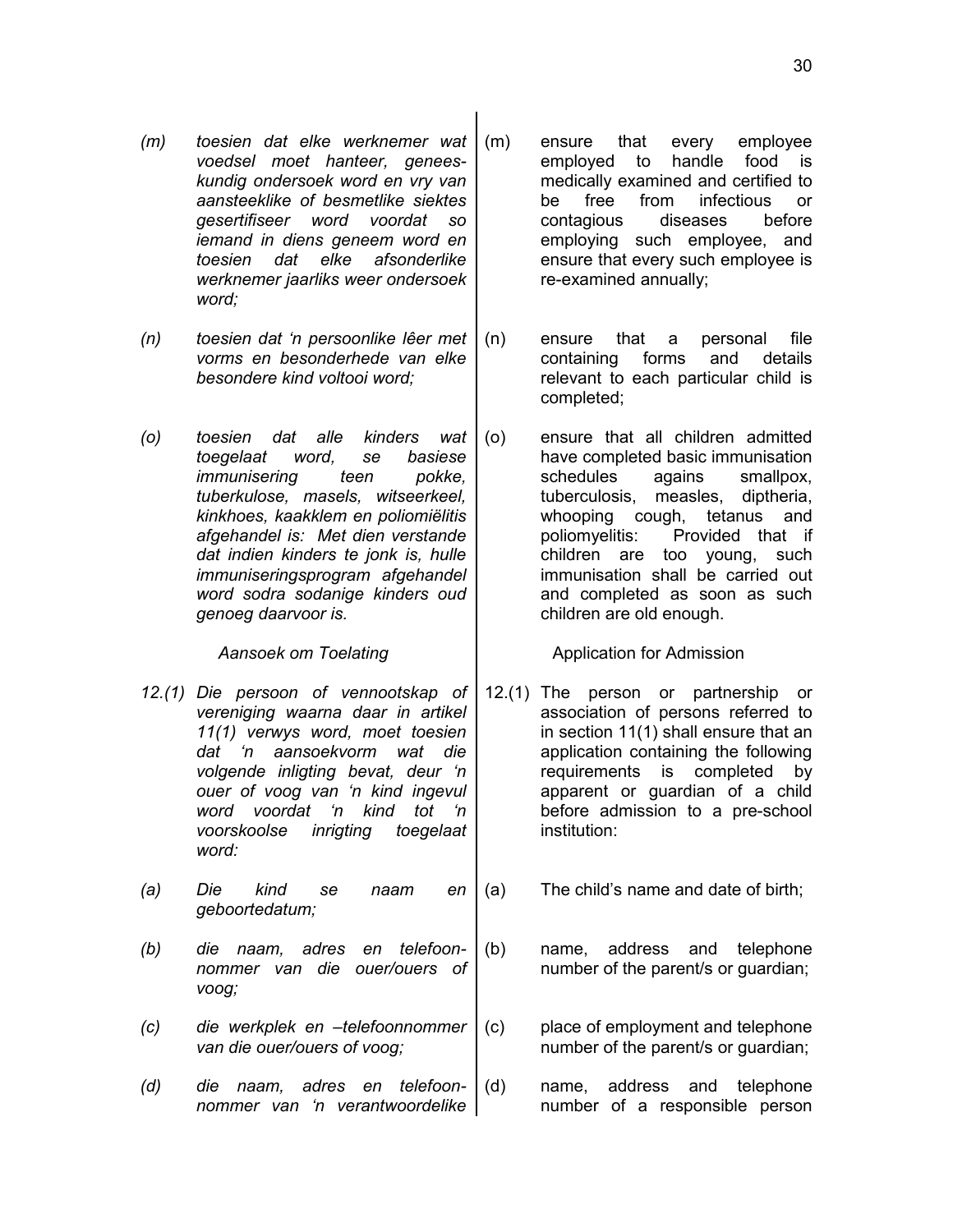*persoon afgesien van die ouers of voog, wat in geval van nood geraadpleeg kan word;*

- *(e) die naam, adres en telefoonnommer van die kind se geneesheer en toestemming om hom te ontbied.*
- *(2) Alle sodanige aansoekvorms moet gehou word en die betrokke datums van toelating en ontslag van die kind waarna daar in sodanige vorm verwys word, moet daarop aangeteken word.*

- *13.(1) 'n Toelatings- en ontslagregister van al die kinders wat tot die voorskoolse inrigting toegelaat en ontslaan word, moet gehou word.*
- *(2) 'n Bywoningsregister moet gehou word waarin daar daagliks aangeteken word water kinders by sodanige voorskoolse inrigting teenwoordig of afwesig is.*
- *(3) Sodanige bywoningsregister moet daarbenewens die kinders se onderskeie geboortedatums bevat.*
- *(4) 'n Dieëtregister moet gehou word waarin daargliks die aard van en tye waarop alle eetware opgedien word, aangeteken word.*

*Mediese Verslag* Medical Report

- *14. 'n Verslag waarin die volgende gesondheidsinligting omtrent die kind vervat word, moet, voordat 'n kind toegelaat word, by die ouer of voog verkry en behou word:*
- *(a) Inligting omtrent die kind se algemene gesondheids- en liggaamlike toestand.*
- *(b) Operasies, siektes en enige* (b) Operations, illnesses and any

other than the parents or guardian who may be consulted in emergencies;

- (e) name, address and telephone number of child's medical practitioner and permission to send for him.
- (2) All such application forms shall be retained and the relevant date of admission and discharge of the child referred to in such form shall be entered thereon.

## **Registers** Registers

- 13.(1) An admission and discharge register of all the children admitted to and discharged from the preschool institution shall be kept.
- (2) A register of attendance shall be kept in which the presence or absence of children at such preschool institution shall be noted daily.
- (3) Such attendance register shall in addition include the children's respective dates of birth.
- (4) A diet register shall be kept in which the nature of and times when all foodstuffs are served, shall be noted daily.

- 14. A report containing the following health data shall be obtained from the parent or guardian in respect of each child before admission, and retained:
- (a) Information concerning the child's general state of health and physical condition.
	-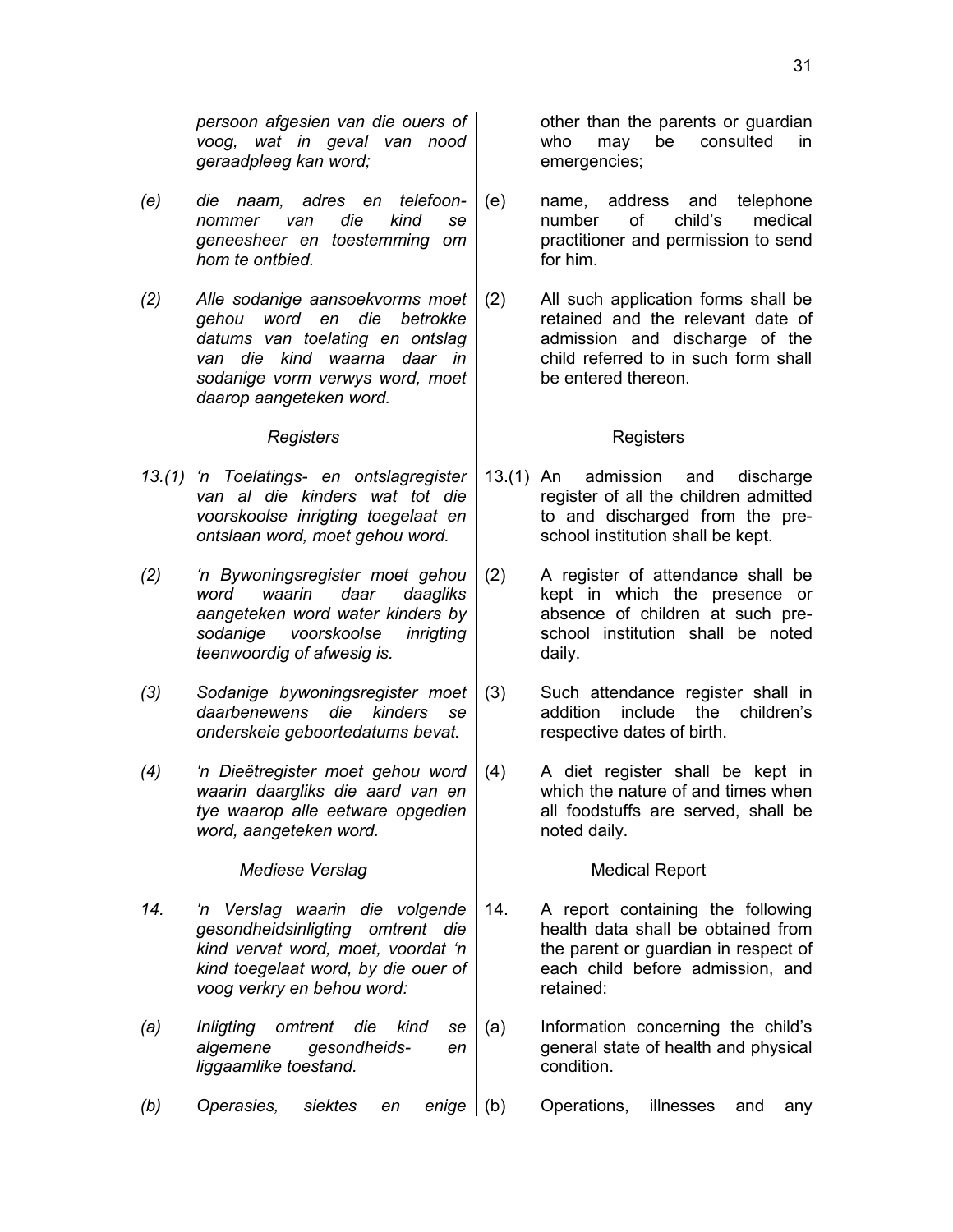*aansteeklike siektes wat die kind gehad het asook die betrokke datums.*

- *(c) Besonderhede omtrent immunisering teen pokkies, poliomiëlitis, kaakklem, masels, kinkhoes, witseerkeel, tuberkulose, Duitse masels (rubella) en pampoentjies.*
- *(d) Besonderhede van allergieë en enige mediese behandeling wat sodanige kind ontvang.*

# *Dagboek* Journal

*15. 'n Dagboek, logboek of dergelike boek moet aangehou word waarin belangrike en uitstaande gebeurlikhede, met inbegrip van ongelukke, en 'n verslag van daaglikse bedrywighede aangeteken word in een of ander van die amptelike tale.*

> *Beëindiging of Opskorting van Werksaamhede*

*16. Die houer van 'n gesondheidsertifikaat moet die Raad in kennis stel van die opskorting of beëindiging van die werksaamhede van die voorskoolse inrigting waarop sodanige gesondheidsertifikaat betrekking het of in die geval van enige gebeurlikheid soos gemeld in artikel 3(2).*

*Reg om Perseel te Betree en te Ondersoek en om Opgawes na te gaan*

*17. Enige beampte van die Raad wat behoorlik daartoe gemagtig is, kan vir enige doel in verband met die toepassing van hierdie verordeninge, te alle billike tye, en sonder om vooraf kennis te gee, enige perseel waarop daar 'n voorskoolse inrigting is, of waarop so 'n beampte op billike gronde vermoed dat so 'n voorskoolse*

communicable diseases from which the child has suffered and the relevant dates.

- (c) Details of immunisation against smallpox, poliomyelitis, tetanus, measles, whooping cough, diphtheria, tuberculosis, German measles (rubella) and mumps.
- (d) Details of allergies and any medical treatment which such child may be undergoing.

15. A journal, dairy, logbook or book of similar nature shall be kept in which important or outstanding events, including accidents, and a programme of daily activities are recorded in either of the official languages.

Suspension or Termination of Operations

- 16. The health certificate holder shall notify the Council of the suspension or termination of the operations of the pre-school institution to which such health certificate relates, or in the event of any occurrence as specified in section 3(2).
- Right of Entry and Inspection of Premises and Records
- 17. Any duly authorised officer of the Council may for any purpose connected with the carrying out of these by-laws, at all reasonable times and without previous notice, enter any premises upon which a pre-school institution is conducted, or upon which such officer has reasonable grounds for suspecting the existence of such pre-school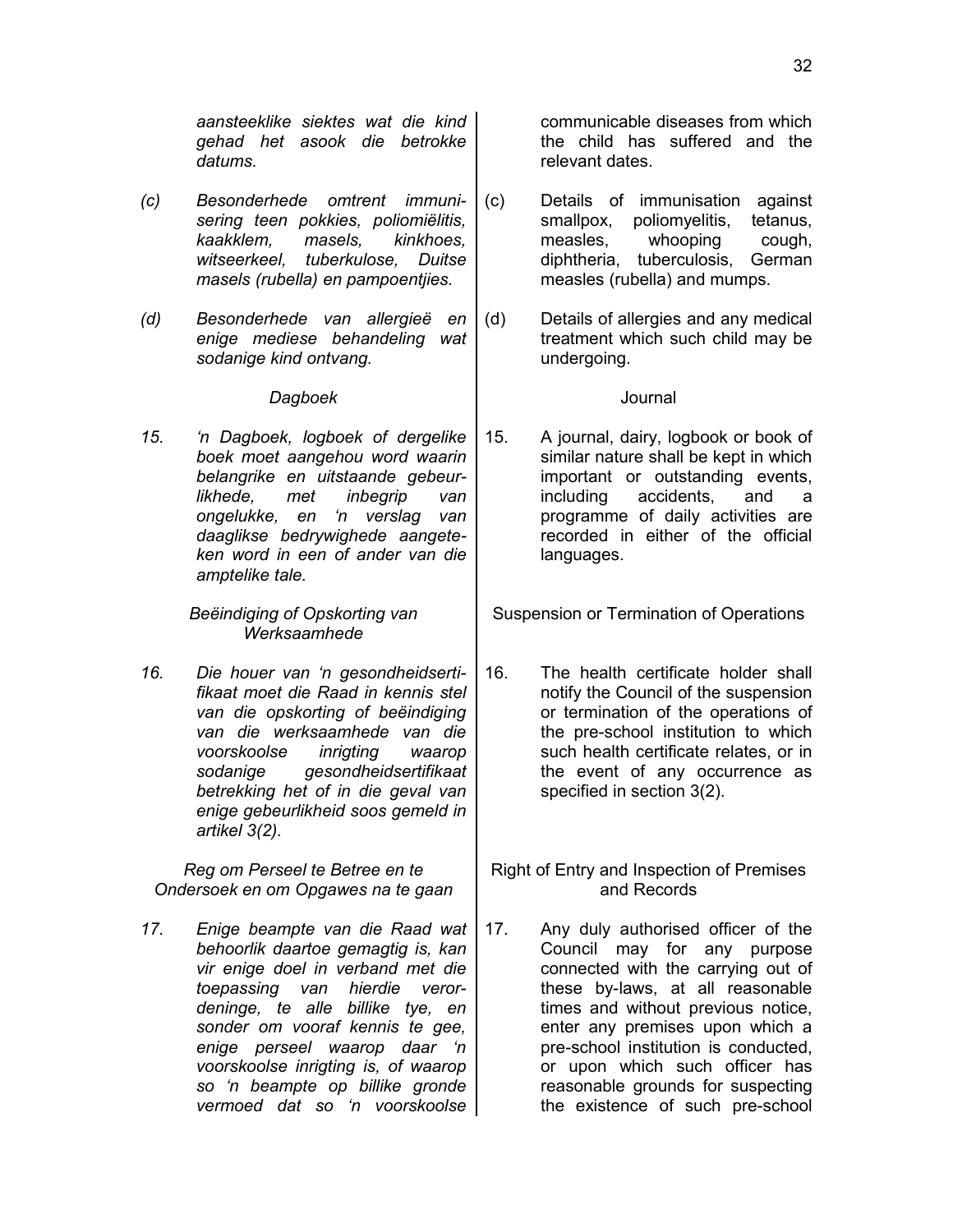*inrigting bestaan, betree en sodanige ondersoek instel, navraag doen en inspeksie hou as wat hy nodig ag.*

## *Misdrywe* and *Misdrywe* and *Misdrywe*

- *18.(1) Iemand wat versuim of weier om aan enige beampte van die Raad, wat by hierdie verordeninge of deur die Raad behoorlik daartoe gemagtig is, toegang tot 'n perseel te verleen om sodanige perseel te betree en te inspekteer as hy versoek om tot sodanige perseel toegelaat te word, of wat sodanige beampte in die uitvoering van sy pligte ingevolge hierdie verordeninge dwarsboom of hinder, of wat versuim of weier om inligting te verstrek wat hy regtens aan so 'n beampte moet verstrek, of wat aan so 'n beampte onjuiste of misleidende inligting verstrek, wetende dat sodanige inligting onjuis of misleidend is, of wat wederregtelik iemand anders verhoed om so 'n perseel te betree, begaan 'n misdryf.*
- *(2) Dit is 'n misdryf om te versuim om aan enige van die bepalings van hierdie verordeninge te voldoen en die oortreder is by skuldigbevinding strafbaar met 'n boete van hoogstens R300 of met gevangenisstraf van hoogstens twaalf maande, of met sowel sodanige boete as sodanige gevangenisstraf en in die geval van 'n voortgesette misdryf, met 'n boete van hoogstens R5 vir elke dag waarop sodanige misdryf voorgesit word.*

*Intrekking van Gesondheidsertifikaat* | Withdrawal of Health Certificate

*19. Die Raad kan na goeddunke 'n gesondheidsertifikaat wat kragtens hierdie verordeninge uitgereik is, intrek indien die houer van 'n*

institution, and make such examination, enquiry and inspection thereon as he may deem necessary.

- 18.(1) Any person who fails to give, or refuses access to any officer of the council duly authorised by these by-laws or by the Council to enter upon and inspect any premises, if he requests entrance to such premises, or obstructs or hinders such officer in the execution of his duties in terms of these by-laws, or who fails or refuses to give information that he may lawfully be required to give to such officer, or who gives to such officer false or misleading information knowing it to be false or misleading, or who unlawfully prevents any other person from entering upon such premises, shall be guilty of an offence.
- (2) Failure to comply with any of the provisions of these by-laws shall be an offence and on conviction the offender shall be liable to a fine not exceeding R300 or imprisonment not exceeding twelve months, or to both such fine and imprisonment, and in the case of a continuing offence, to a fine not exceeding R5 for each day on which such ofence continues.

19. The Council may at its discretion withdrw a health certificate issued in terms of these by-laws, should the health certificate holder be